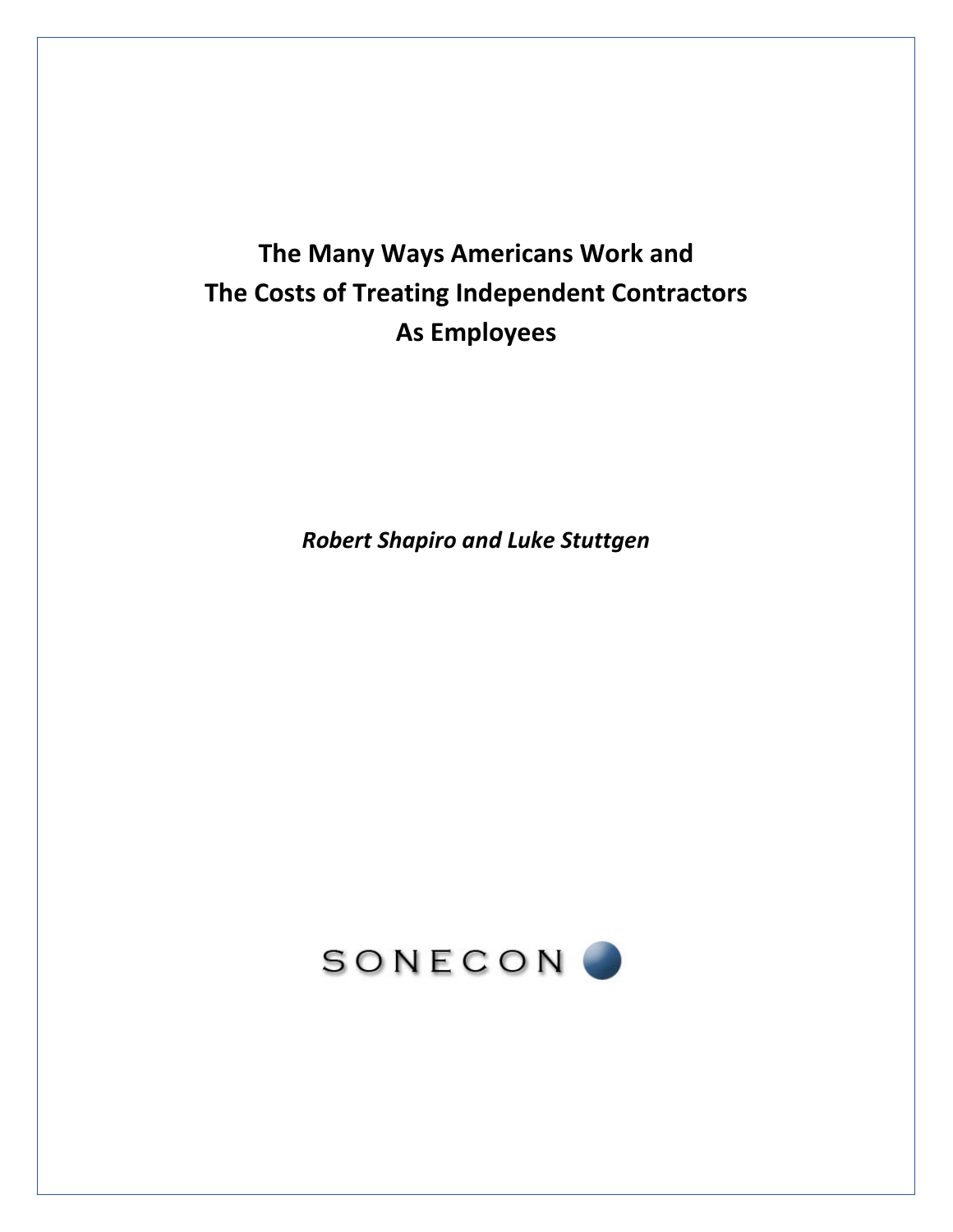# **Table of Contents**

| $\mathbf{I}$ . |                                                                              |  |
|----------------|------------------------------------------------------------------------------|--|
| Ш.             | The Basis for Different Tax and Regulatory Approaches to                     |  |
| III.           | The Economics of Independent Contracting and Other Nontraditional Work 12.   |  |
| IV.            | How Many Americans Work as Independent Contractors and                       |  |
| V.             | The Impact of a Nationwide Reclassification Policy on                        |  |
| VI.            | The Impact of Reclassification by Industry, State, Gender, Race and Age  22. |  |
| VII.           |                                                                              |  |
| VIII.          |                                                                              |  |
|                |                                                                              |  |
|                |                                                                              |  |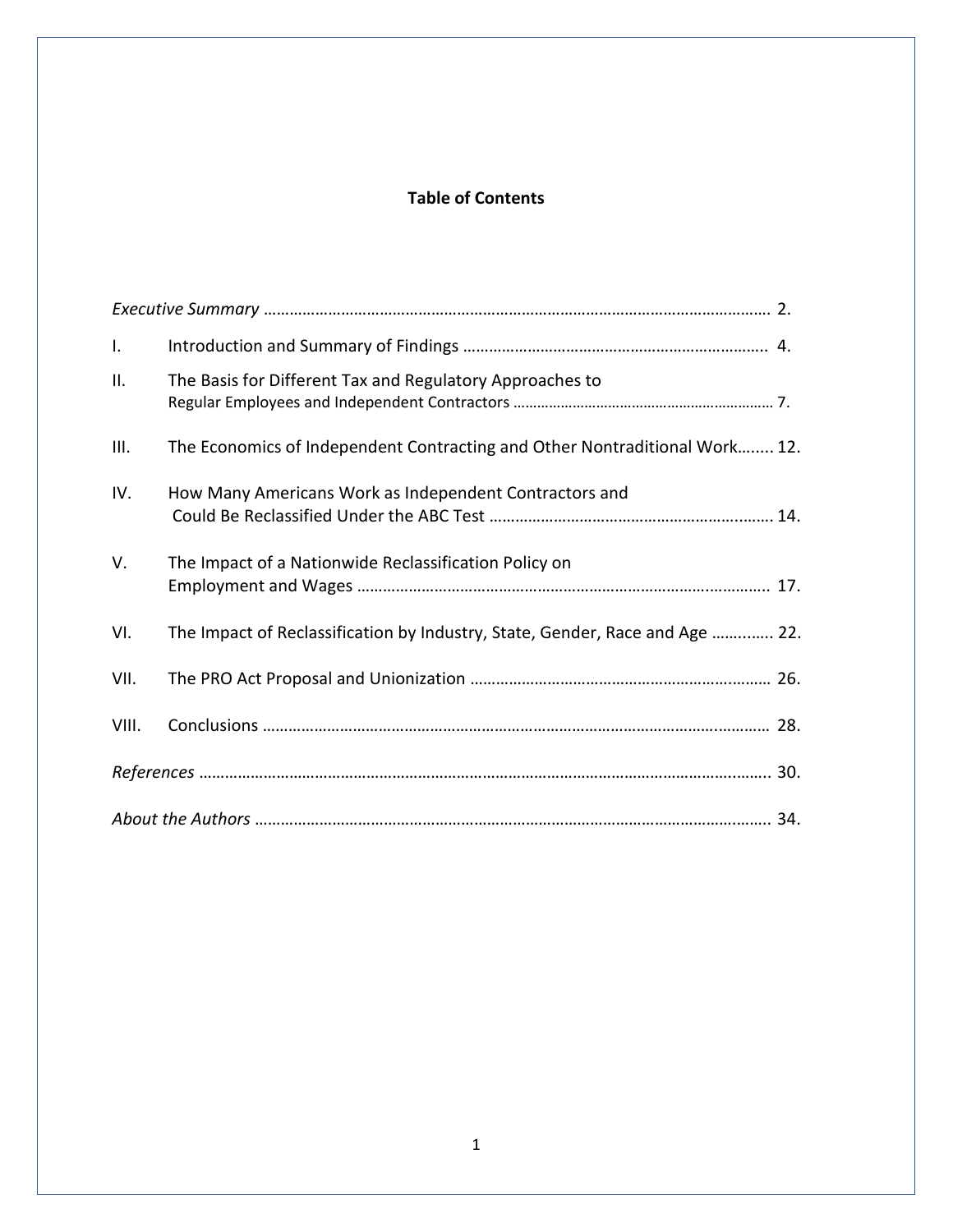## *Executive Summary*

How people earn their livings has been changing rapidly. Drawing on recent technological advances and their own preferences, more Americans can now work as "independent contractors"—finding businesses or other clients that need their services for designated tasks and deciding for themselves when, where, and often how to perform them, with little or no direct supervision by the business. Many companies embrace this rising use of independent contractors to help them reduce their long-term labor costs, including some employer-provided benefits afforded to traditional employees under numerous laws and regulations. By 2020, an estimated 16.7 million Americans worked as independent contractors instead of as traditional employees.

In 2020, California introduced new policies that force businesses to reclassify some of their independent contractors as traditional employees based on a three-part "ABC" test, whatever the preferences of the company or the contractors. Advocates have now called for a nationwide program modeled on that California effort. This study has examined and analyzed how such a nationwide program would independent contractors and the businesses that hire them.

- Applying the ABC test across the economy would force businesses to reclassify 4.4 million people as regular employees instead of independent contractors, regardless of the preferences of the workers and companies.
- Those involuntarily reclassified workers would include 1.5 million people working fulltime contractors, 2.0 million people working part-time as contractors with no other jobs, and 1.1 million people for freelance work they do while also holding regular full-time jobs.

Nearly 2.7 million of these reclassified contractors would suffer substantial, direct income losses.

- Nearly 1.52 million people—46 percent of those reclassified—chose independent contracting because disabilities, chronic illness, or family responsibilities precluded working in traditional jobs. Involuntary reclassification would cost those vulnerable people an average of \$20,759 across full-time and part-time contractors for direct income losses totaling an estimated \$31.4 billion.
- More than 1.14 million additional contractors—20 percent of those reclassified--would forfeit the outside freelance work they do in addition to their regular jobs. Reclassification would cost former freelancers an estimated \$9.7 billion in supplemental income.

The remaining 1.78 million independent contractors involuntarily reclassified and able to work as regular employees could try to be hired by a former client or another business. Employers pay employees more than they pay independent contractors, because only traditional employees are covered by laws regarding a minimum wage and overtime, unemployment benefits, employer contributions to payroll taxes, and in many cases healthcare coverage. These benefits cost employers an average of nearly \$8,100 across full-time and part-time workers, suggesting that many employers would not hire their former independent contractors as regular employees.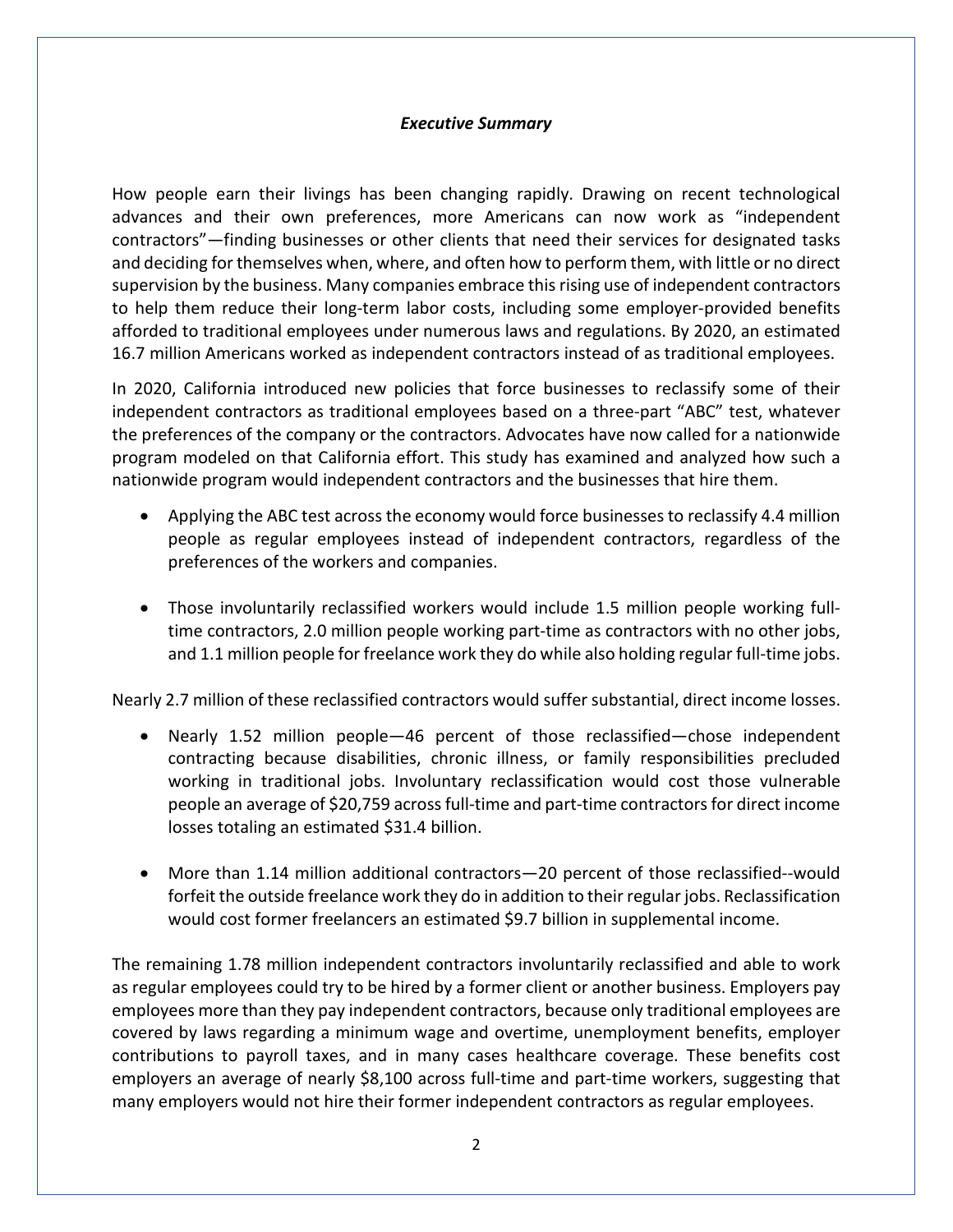How many contractors could expect to land new positions as regular employees depends on the industry and the economic conditions at the time that they were involuntarily reclassified. We develop estimates for the job losses if broad reclassification occurred during a downturn or during boom, but it would most likely occur during a normal expansion. In that case, we find that 36 percent of reclassified employees would not find new jobs, on top of the job losses by reclassified contractors unable to work as regular employees and the loss of reclassified freelancing positions by people who also hold down regular jobs.

We estimate that if nationwide reclassification occurred during a normal expansion, 769,000 contractors or 43 percent of the 1.78 million people able to take regular positions would not find such jobs and lose \$9.1 billion in earnings—on top of the \$31.4 billion in lost earnings by 1.52 million reclassified contractors unable to hold regular jobs and \$9.7 billion lost by 1.14 million with regular jobs forced to give up freelance work. Only 1.01 million of the 4.44 million reclassified contractors would likely find new jobs and gain additional pay and benefits.

All told, 3.43 million of 4.44 million reclassified contractors would lose part-time or full-time jobs in this scenario with net earnings losses (including the higher compensation for those who find new jobs) of \$42.1 billion.

- The impact on jobs and incomes would be greater if broad involuntary reclassification occurred during an economic downturn. Nearly 1.16 million contractors able to take regular positions would be unable to find such work, on top of the 1.52 million contractors unable to hold regular jobs and the 1.14 million people forced to give up their sideline freelancing. All told, 3.81 million of the 4.44 million reclassified contractors would lose their positions, with net earnings losses (including higher compensation for those who find new jobs) of \$55 billion.
- If nationwide involuntary reclassification happened during an economic boom, 540,000 contractors able to take regular jobs would be unable to find that work, on top again of 1.52 million contractors unable to hold regular jobs and 1.14 million people forced to give up sideline freelancing. All told, 3.20 million of 4.44 million reclassified contractors would lose part-time or full-time jobs, with net earnings losses of \$35.2 billion.

A nationwide reclassification policy could cost the full-time or part-time jobs of 3,196,000 to 3,811,000 independent contractors, or 72 percent to 86 percent of the 4.44 million contractors involuntarily reclassified. Those job losses would be equivalent to between 42 percent and 49 percent of the decline in employment during the Great Recession, from January 2008 to July 2009, when non-farm employment fell by 7,395,000 full-time and part-time positions.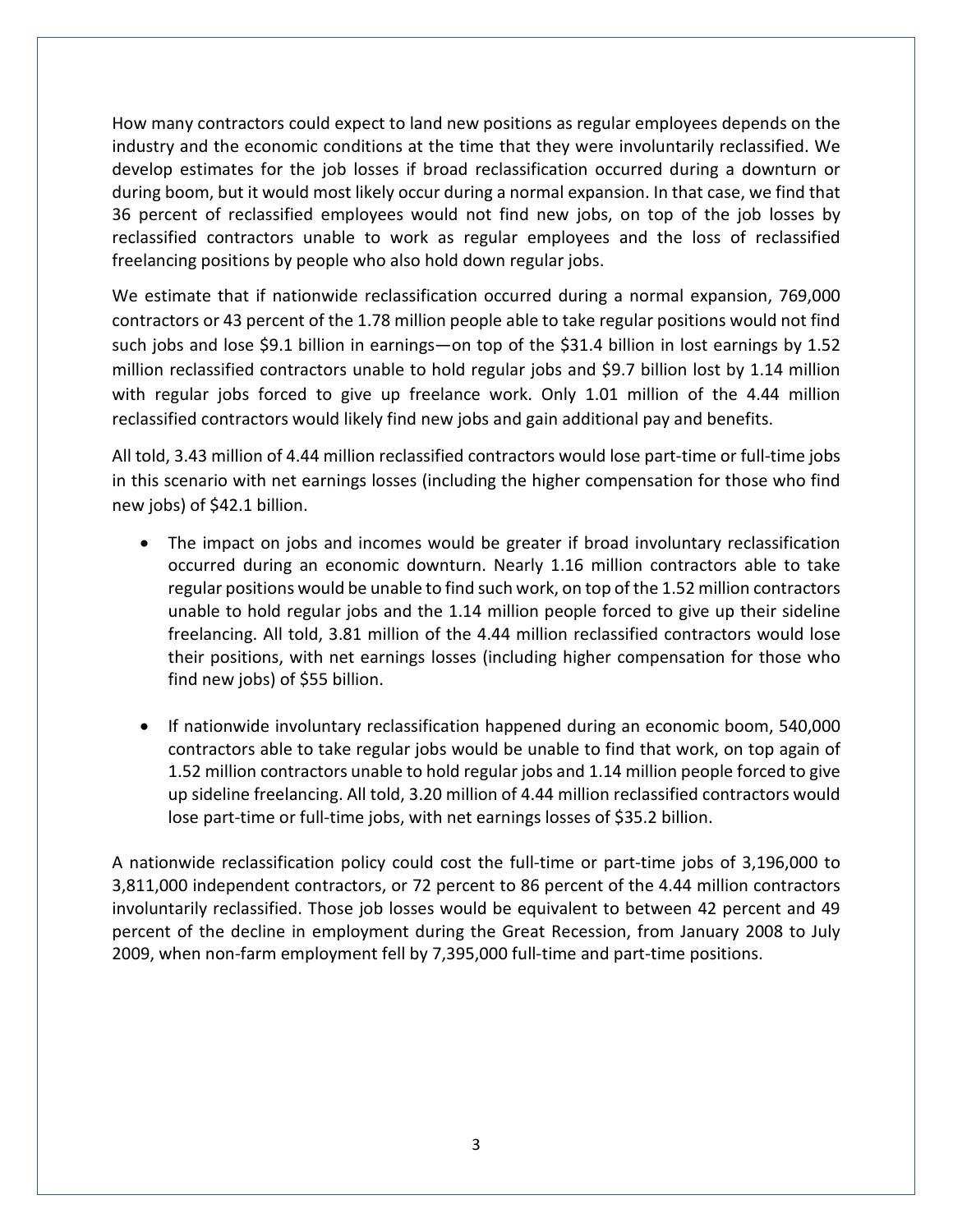## **The Many Ways Americans Work and The Costs of Treating Independent Contractors as Employees**[1](#page-4-0)

#### **Robert Shapiro and Luke Stuttgen**

#### **I. Introduction and Summary of Findings**

Employment and work come in a variety of forms; and in the United States, the two principal ones under the law are traditional or permanent employment and work as an independent contractor, sometimes referred to as "contingent workers." This study examines the differences, benefits, and costs of these two types of employment and ways of working.

Over the past decade, the use and numbers of independent contractors have increased, reflecting technological advances and changes in the composition of the workforce; and by 2019, an estimated 16.7 million Americans worked as independent contractors. In 2020, California introduced new policies for determining whether independent contractors should be classified as traditional employees; and advocates have called for a nationwide policy modeled on that effort. Our analysis shows that such a program would have substantial adverse effects. An estimated 4.4 million independent contractors would be involuntarily reclassified. Some of them would land regular jobs and qualify for the benefits and protections of traditional employment. Those additional costs for employers to shift workers from contractors to regular employees would affect wages and the number of jobs available, so many reclassified contractors would not find new positions. In addition, more than 1.5 million reclassified independent contractors would be unable to work as permanent employees for reasons of disability, chronic illness, or family responsibilities, and they would lose their livelihoods. Another 1.1 million people reclassified for freelance work they do on the side also would lose those earnings. This study analyzes these issues and estimates the net effects of a nationwide reclassification policy for the work opportunities and incomes of independent contractors.

Working as an independent contractor or traditional employee differs in important ways. Generally, employees have continuing responsibilities to work in the ways that their employers designate and define, and employers support their employees' efforts by providing direction and oversight, facilities and equipment, training, and the assistance or collaboration of other employees. Further, most traditional employees depend on a single employer to support themselves. Since that employer has significant control over how and whether regular employees will continue to earn their wages and salaries, laws and regulations establish limits on how the employer can treat them, principally through provisions for a minimum wage, overtime pay, unpaid family and medical leave, healthcare coverage in most cases, a safe and healthy work environment, and the right to organize and bargain collectively. Employers also are required to cover the costs of their employees' unemployment coverage and half of their payroll taxes.

<span id="page-4-0"></span> $1$  We gratefully acknowledge the Chamber of Progress for supporting our research. The analysis and views are solely those of the authors.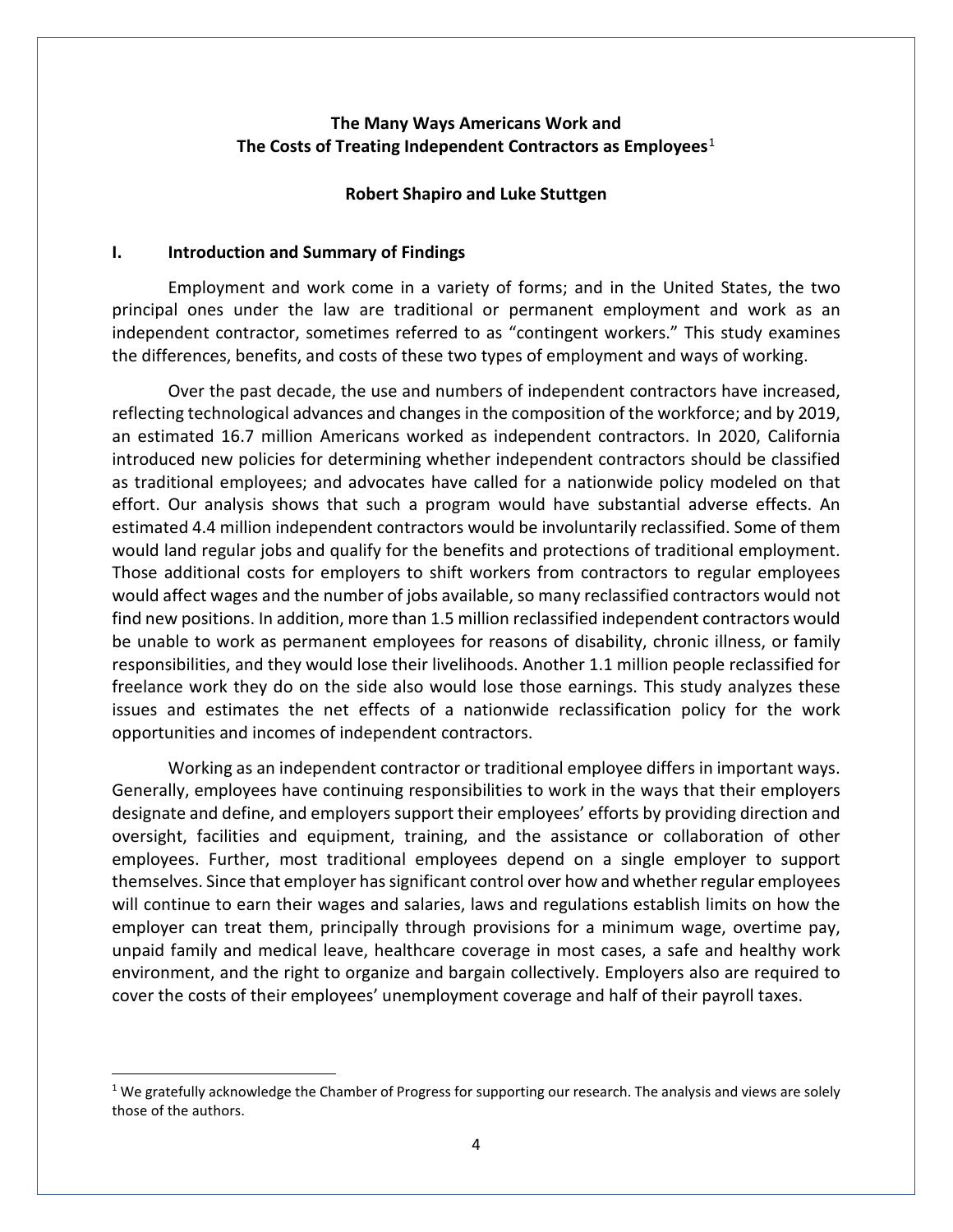By contrast, companies engage independent contractors only for stipulated tasks; and the contractor normally determines when, where and how to perform those tasks and usually without assistance from the company's permanent employees. Independent contractors also provide their own training, facilities, and equipment to carry out their tasks. Since these contingent workers control many of the conditions for earning their living and usually are not tied to one company, they cannot claim the benefits and guarantees of traditional employees.

Each of these two ways of earning earn a living involves trade-offs for both businesses and workers. A company generally pays regular employees more than independent contractors because the company gets to control and direct their work process and product. In exchange, traditional employees have more job security and receive certain legally mandated benefits and protections. Independent contractors who carry out comparable tasks may earn less and enjoy fewer benefits and protections; and in exchange, they gain flexibility to determine when, where and how to work and usually can leave one company without sacrificing most of their income.

Calls to enact nationwide rules that would reclassify many independent contractors as employees, even against their wishes, usually draw on versions of a three-part "ABC test" to legally distinguish the two types of work, a test usually used only to determine eligibility for unemployment benefits. The ABC test asks, 1) is a person's work under a company's daily control and direction; 2) is a person's work integral to the company's main business; and 3) is the person working in the same trade, occupation, or business as her employer.

Massachusetts and California have enacted laws applying the ABC test more broadly to determine if someone working as an independent contractor should be reclassified as an employee and receive the accompanying benefits and protections, whether they choose to or not.<sup>[2](#page-5-0)</sup> The impact of the broad approach is still unfolding in California. The Massachusetts law was enacted in 2004, when companies used independent contractors to a substantially lesser degree. However, with appropriate adjustments, the experience in Massachusetts can be applied to help gauge the likely impact of a nationwide ABC test for the 16.7 million Americans working today as independent contractors.

Based on the relative reduction in independent contracting in Massachusetts following its use of an ABC test under the 2004 law, we estimate that national application of ABC tests would reclassify as traditional employees 1.2 million to 1.3 million people who currently work full-time as independent contractors, another 1.9 million to 2.1 million people who currently work only as part-time contractors, and another 1.1 million to 1.2 million people with traditional jobs who also do freelance work on the side. All told, a nationwide ABC test would involuntarily reclassify 4.2 million up to 4.6 million independent contractors, for a midpoint of 4.4 million.<sup>[3](#page-5-1)</sup>

To gauge the impact of such large-scale reclassification on employment and earnings, we start by comparing how much companies pay regular employees compared to independent contractors. Based on public and private studies and surveys, independent contractors working full-time or part-time earned wages averaging \$20 per-hour in 2019, and their average earnings

<span id="page-5-1"></span><span id="page-5-0"></span><sup>&</sup>lt;sup>2</sup> New Jersey's Supreme Court in 2015 directed state agencies to use a version of the ABC test, despite limited legislative backing. The New Jersey version has had limited effect because the court weakened the B) and C) prongs.<br><sup>3</sup> This total does not include Massachusetts, since ABC tests reclassified people there 15 years ago.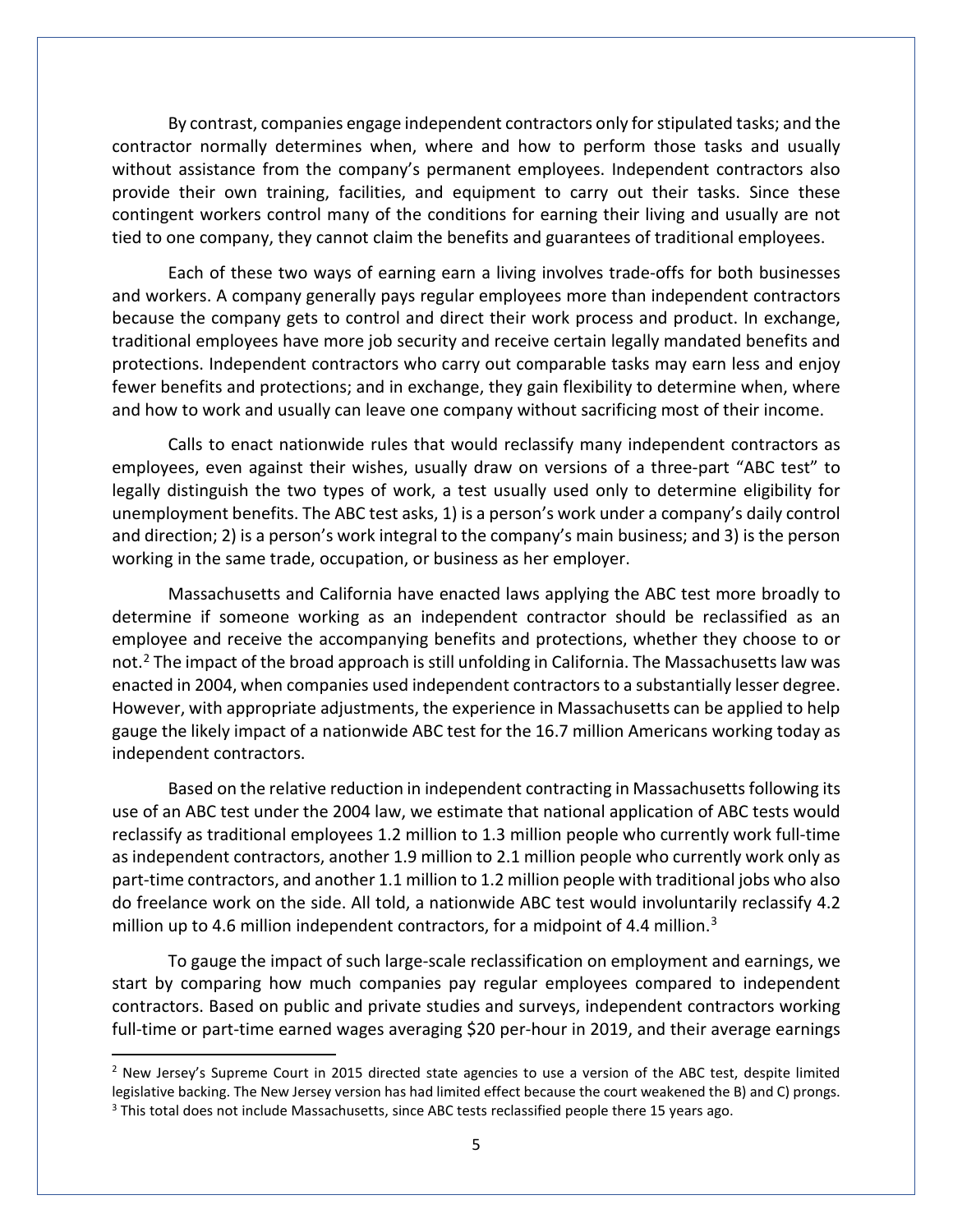from that work were \$20,759. Studies and surveys also found that hourly wages of independent contractors were 10.6 percent lower than regular employees doing the same work, controlling for occupation, experience, and other factors.<sup>[4](#page-6-0)</sup> Studies further show that non-wage benefits of traditional employees raise employers' costs on average by 1[5](#page-6-1).3 percent to 24.3 percent.<sup>5</sup> Therefore, we estimate that reclassified contractors who find regular jobs would earn higher wages and benefits worth an average of \$8,096, raising their average earnings to \$28,855.

But many reclassified contractors would be unable to accept jobs as regular employees. Some 46 percent of independent contractors choose the work because disabilities, chronic illness, or family obligations prevent them from working in a traditional office, factory, or other facility. Our analysis found that about 1.52 million full-time or part-time contractors unable to work as traditional employees would be reclassified. As a result, a nationwide reclassification policy would cost those 1.52 million contingent workers earnings averaging \$20,759.

Another 26.0 percent of independent contractors do part-time freelance work while holding regular jobs. Our analysis found that about 1.14 million people would find their freelance work reclassified as regular employment and have to give up that freelancing. Based on studies of people with regular jobs who freelance or do other contingent work on the side, a nationwide reclassification policy would cost those 1.14 million people earnings averaging \$8,515.

Our analysis also found that that a nationwide program would reclassify an estimated 1.78 million independent contractors who could work as regular employees. Since reclassification would increase a company's costs for reclassified workers by about 39 percent, including salary and benefits, and a company's demand for workers declines as their costs increase, some of those 1.78 million reclassified "potential" employees would find regular jobs and some would not. How many would or would not find permanent jobs would depend on the state of the economy and labor demand.

We analyzed three scenarios based on whether reclassification occurred during an economic boom, a period of normal growth, or an economic downturn. Drawing on the economic literature examining the relationship between a company's cost to hire an employee and businesses' demand for another employee during those three stages in the business cycle economists call this "labor demand elasticity"—we estimated how many reclassified workers who could hold regular jobs would not be rehired and how long it would take them to find new employment. We estimate that following nationwide involuntary reclassification, the share of those potential employees who would not be rehired as regular employees would be about 30 percent during a boom, 43 percent during normal times, and 65 percent during a downturn.

Depending on prevailing economic conditions, reclassification would result in higher wages and benefits for, respectively, 1.24 million, 1.01 million, or 624,000 reclassified potential employees—and cost the jobs of 540,000, 769,000 or 1.15 million other potential employees, on top of 1.51 million reclassified contractors unable to work as regular employees and the freelance work of another 1.14 million people with regular jobs who freelance on the side.

<span id="page-6-0"></span><sup>4</sup> Government Accountability Office (2015).

<span id="page-6-1"></span><sup>5</sup> Habans (205).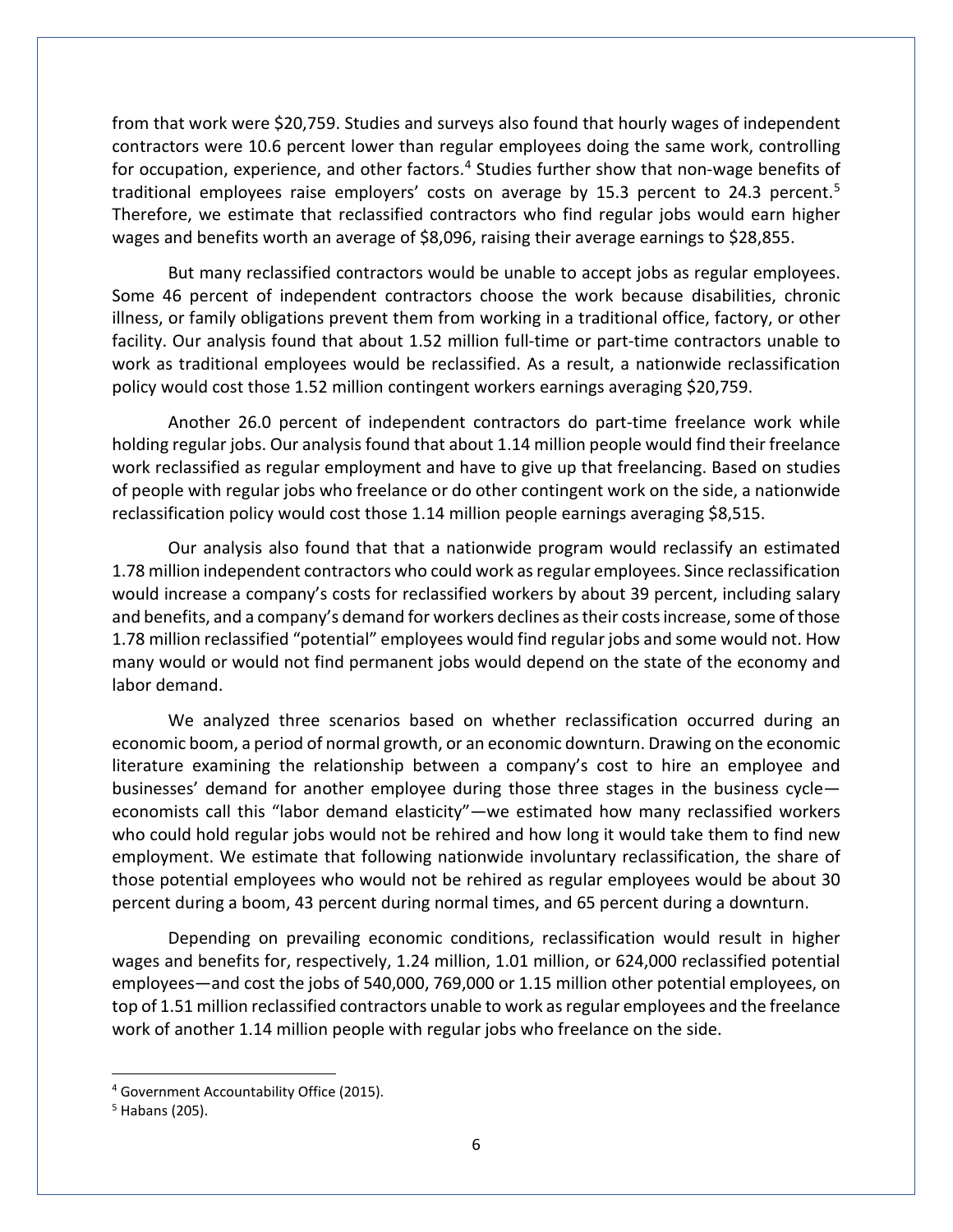On this basis, a nationwide reclassification program would likely lead to substantial net income and job losses. Under normal economic conditions—neither boom nor bust—769,000 reclassified potential employees would be unable to find regular jobs after their compensation costs increased 39 percent. Including the reclassified contractors unable to work in regular jobs and those whose freelance work on the side was reclassified, the full-time and part-time job losses from involuntary reclassification in normal times would total 3.43 million and the net earnings losses would come to \$42.1 billion.

In the boom-time scenario, gains by 1.24 million reclassified potential employees expected to find traditional jobs would exceed the losses by the 540,000 who would not find work as regular employees within a half-year. However, the losses by the 1.14 million freelancers on the side and the 1.52 million reclassified contractors unable to hold traditional jobs would be far greater than those gains and produce total losses of 3.0 million full-time and part-time jobs and \$35.2 billion in earnings for 4.44 million contractors reclassified involuntarily. However, if a nationwide reclassification program occurred during a downturn and only 35 percent of potential employees landed regular jobs within a half-year, full-time and part-time job losses would total 3.81 million with \$55.0 billion in net lost earnings. And under any economic conditions—normal times, a boom, or a recession—vulnerable people would bear much of the costs, especially those with disabilities, illness, or family obligations precluding them from holding most regular jobs.

A nationwide reclassification policy would affect people and companies in every industry. Based on each industry's share of all independent contractors, the construction and professional and business services industries would be most affected. Such a policy also would affect people and companies in every state. Based on independent contractors' share of total employment in each state, the 10 states affected most by such a program would be Vermont, Maine, Colorado, Oklahoma, Utah, Wyoming, California, Florida, Montana, and Oregon, plus the District of Columbia. Similarly, every demographic group would be affected; but based on the characteristics of independent contractors, the costs of reclassification would be borne disproportionately by male, white, and older people.

Legislation currently proposed in Congress, called the PRO Act, also would use ABC tests to reclassify people under the National Labor Relations Act (NLRA), which protects the right of traditional employees to organize and join unions. Without adjudicating the tradeoffs in wages and jobs associated with unionization, the PRO Act would likely affect those industries that are significantly unionized and employ independent contractors as a substantial share of their workforces. On this basis, reclassification under the PRO Act would have the greatest effects on the information industry, the transportation industry, and the construction industry.

## **II. The Basis for Different Tax and Regulatory Approaches for Regular Employees And Independent Contractors**

While economists debate the precise definition of employment, $<sup>6</sup>$  $<sup>6</sup>$  $<sup>6</sup>$  laws and regulations</sup> apply distinct obligations and rights to companies and individuals based on how a person's work is classified. As already noted, employees in most businesses are covered by minimum wage and

<span id="page-7-0"></span><sup>6</sup> Harris (2018); Cunningham-Parmeter (2016).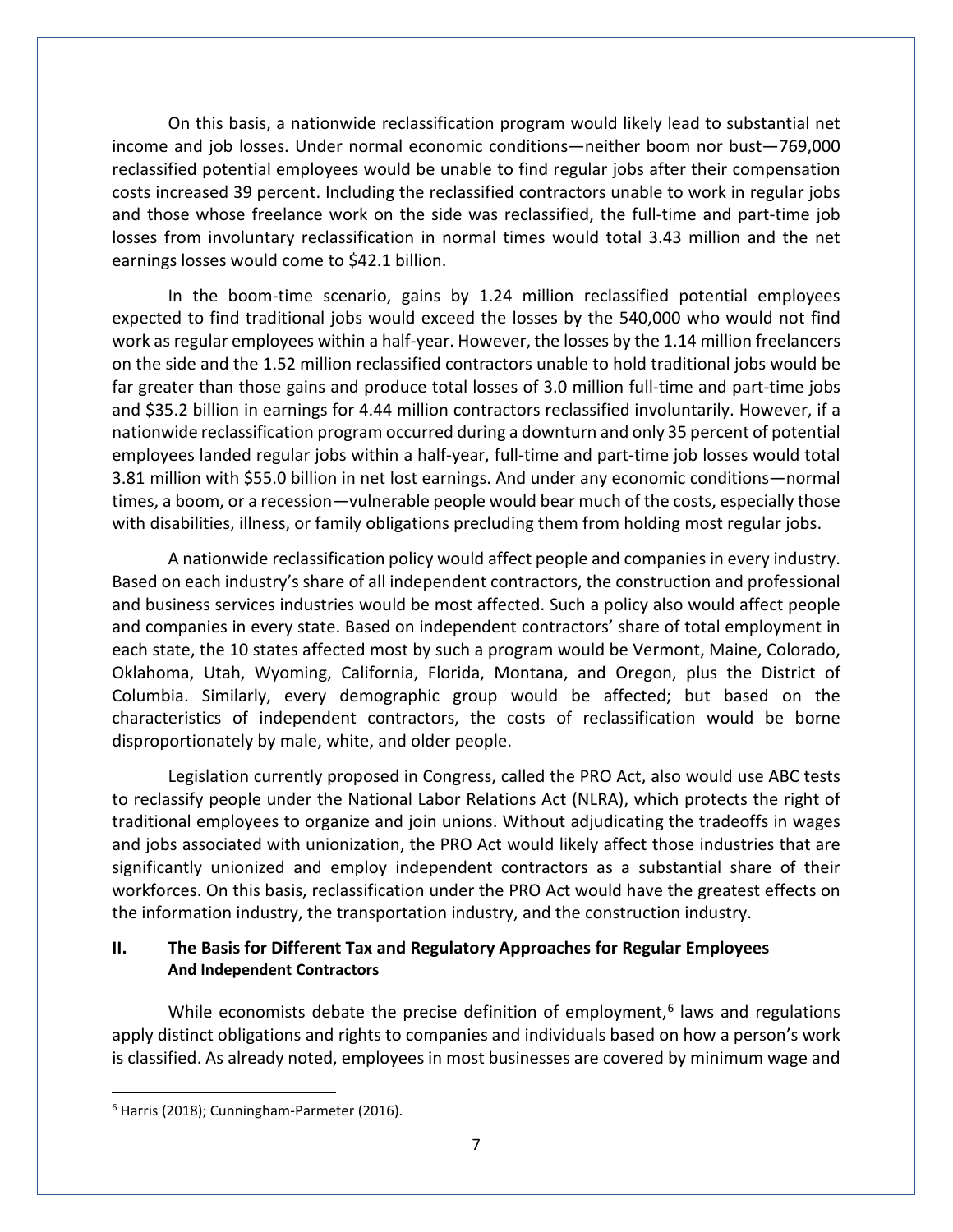overtime rules, occupational health and safety protections, unpaid family and medical leave, requirements for healthcare coverage, and rights to organize and bargain collectively, while independent contractors are usually not so covered.<sup>[7](#page-8-0)</sup> Further, companies pay for unemployment insurance for their employees but not for independent contractors, and companies and their employees divide the burden of Social Security and Medicare taxes while independent contractors pay a "self-employment tax" covering the full costs of those taxes.<sup>8</sup>

These distinctions have become increasingly salient as the internet and other technologies have changed the way businesses operate, including how they employ people. Recently, attention has focused on "gig" workers who perform specific short-term tasks for clients on the model of a musician playing a gig. Beyond gig work, Americans today work in many varied ways; and discussions of independent contracting often also include entrepreneurs, and consultants, along with freelancers and on-call workers. Further, millions of people work in more than one way—for example, as both a regular employee and a freelancer or as an entrepreneur and a temporary worker.

The range of ways that Americans work and are paid today reflects decisions by businesses to treat and pay people under a variety of terms and the personal decisions of millions of people to work and be paid under a variety of terms. The distinctions between the regulatory and tax coverage for employees and independent contractors reflect those varying terms.<sup>[9](#page-8-2)</sup> Minimum wage and overtime protections are difficult to apply to independent contractors who are paid by the task, work when they choose, and work outside established places of business. Similarly, since independent contractors usually provide their own equipment and control their own working conditions, there is little basis for holding a business responsible for the health and safety of the equipment and working conditions of those contractors.

Apart from those considerations, economists have reasoned that the basis for providing employees certain regulatory protections lies in a structural imbalance of power between them and their employers.<sup>[10](#page-8-3)</sup> Regular employees invest time and effort to acquire knowledge and skills pertinent to working for a particular firm. They come to know its operations, preferences, and personnel; and over time, their compensation increases to reflect their firm-specific capacities. However, these dynamics create a power imbalance when, for example, an employer decides to change an employee's hours or working conditions. Any employee can reject a proposed change and quit. But both sides know that the employee risks more than the employer because the salary at a new job usually will not reflect the skills and knowledge acquired for the current job. That dynamic helps explain why people who lose or leave their jobs usually have to accept less pay to

<span id="page-8-0"></span><sup>7</sup> National Labor Relations Board (2021). Federal, state, and local governments employees also are not covered under the National Labor Relations Act.

<span id="page-8-1"></span><sup>&</sup>lt;sup>8</sup> This distinction does not affect how much payroll taxes the government collects. It also does not apply to income taxes: Businesses pay corporate income tax on profits generated by their employees and independent contractors, and those employees and contractors pay personal income tax on their wages and contract fees.<br><sup>9</sup> Posner (2020).

<span id="page-8-2"></span>

<span id="page-8-3"></span><sup>10</sup> Posner (2020).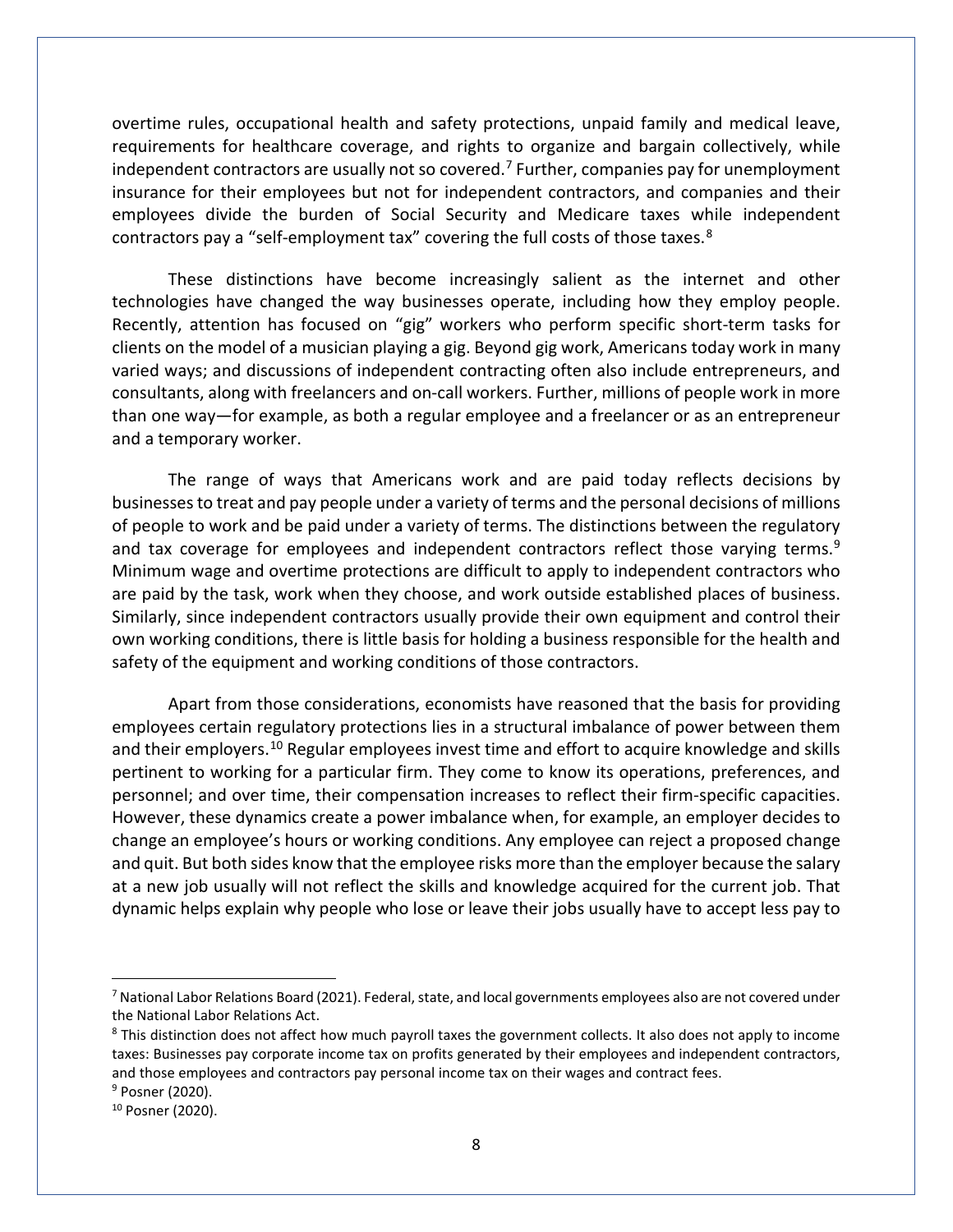land a new position. Much labor regulation is intended to limit the impact of this imbalance of power by constraining an employer's ability to impose unreasonable demands or conditions.<sup>[11](#page-9-0)</sup>

This underlying asymmetry in bargaining power is much less for independent contractors. Since those contractors are hired for specific, time-limited tasks, they usually do not invest time and effort to acquire knowledge and skills specific to one business. Since independent contractors also perform the same or similar tasks for a range of clients and businesses—from designing websites to delivering restaurant orders—the value of their work is generally unrelated to their relationship to one company and its employees.<sup>[12](#page-9-1)</sup> Consequently, the power imbalance is less if a company tries to change some aspect of an independent contractor's engagement—for example, by unilaterally reducing compensation or expanding the scope of the tasks. The contractor can leave without an expectation that the next engagement will pay less; and beyond that, many independent contractors work for more than one firm at a time.

These economic dynamics inform the legal criteria distinguishing employees and independent contractors. Courts interpreting the Fair Labor Standards Act (FLSA) that regulates a worker's hours and wages, for example, often apply an "economic realities" test that asks whether the company exercises actual or functional control over the worker's efforts and whether the worker depends on a single business for employment.<sup>[13](#page-9-2)</sup> Similarly, the Internal Revenue Service (IRS) distinguishes the wages a business pays its employees from its payments to independent contractors based on the extent of the company's control over the worker, including whether the worker is in business for themself, whether the contracted services are an integral part of the company's underlying business, and whether the worker is engaged for an indefinite period.<sup>[14](#page-9-3)</sup> For purposes of distinguishing employees and contractors, the IRS also asks whether a business determines a worker's hours and location, the equipment they use, where any ancillary services are purchased, and who pays for them.<sup>[15](#page-9-4)</sup>

The FLSA and IRS standards differ in important ways from the three-part "ABC" test used to determine eligibility for unemployment insurance coverage in many states and eligibility for the range of benefits and protections in Massachusetts and California.<sup>[16](#page-9-5)</sup> However, the test addresses many of the same issues. Its three parts ask, A) does the person perform the work free from a company's direct control and direction; B) is the work a person performs outside the usual course of the company's business; and C) does the person customarily work in a trade, occupation, or business of the same type as the work performed in this case.<sup>[17](#page-9-6)</sup>

<span id="page-9-1"></span><span id="page-9-0"></span><sup>&</sup>lt;sup>11</sup> In Posner's view, this imbalance constitutes a form of labor monopsony.<br><sup>12</sup> Posner (2020).

<span id="page-9-3"></span><span id="page-9-2"></span><sup>&</sup>lt;sup>13</sup> Cunningham-Parmeter (2016); Posner (2020).<br><sup>14</sup> Woo and Bales (2017).

<span id="page-9-4"></span><sup>&</sup>lt;sup>15</sup> In some case, the IRA also asks whether the worker can realize a profit or face a loss as a result of her efforts.<br><sup>16</sup> New Jersey's Supreme Court issued a ruling in a 2015 case directing the state to use the ABC tes

<span id="page-9-5"></span>whether a worker was an employee for purposes of the Wage Payment Law and Wage and Hour Law. However, the Court's version of the test incorporated substantially weaker versions of the B) and C) prongs than California, Massachusetts, or the PRO Act. Our analysis includes New Jersey with non-ABC test states. See *Hargrove v. Sleepy's, LLC*, 220 N.J. 289 (2015).

<span id="page-9-6"></span> $17$  In this regard, we note that Uber drivers are not considered to be professional drivers.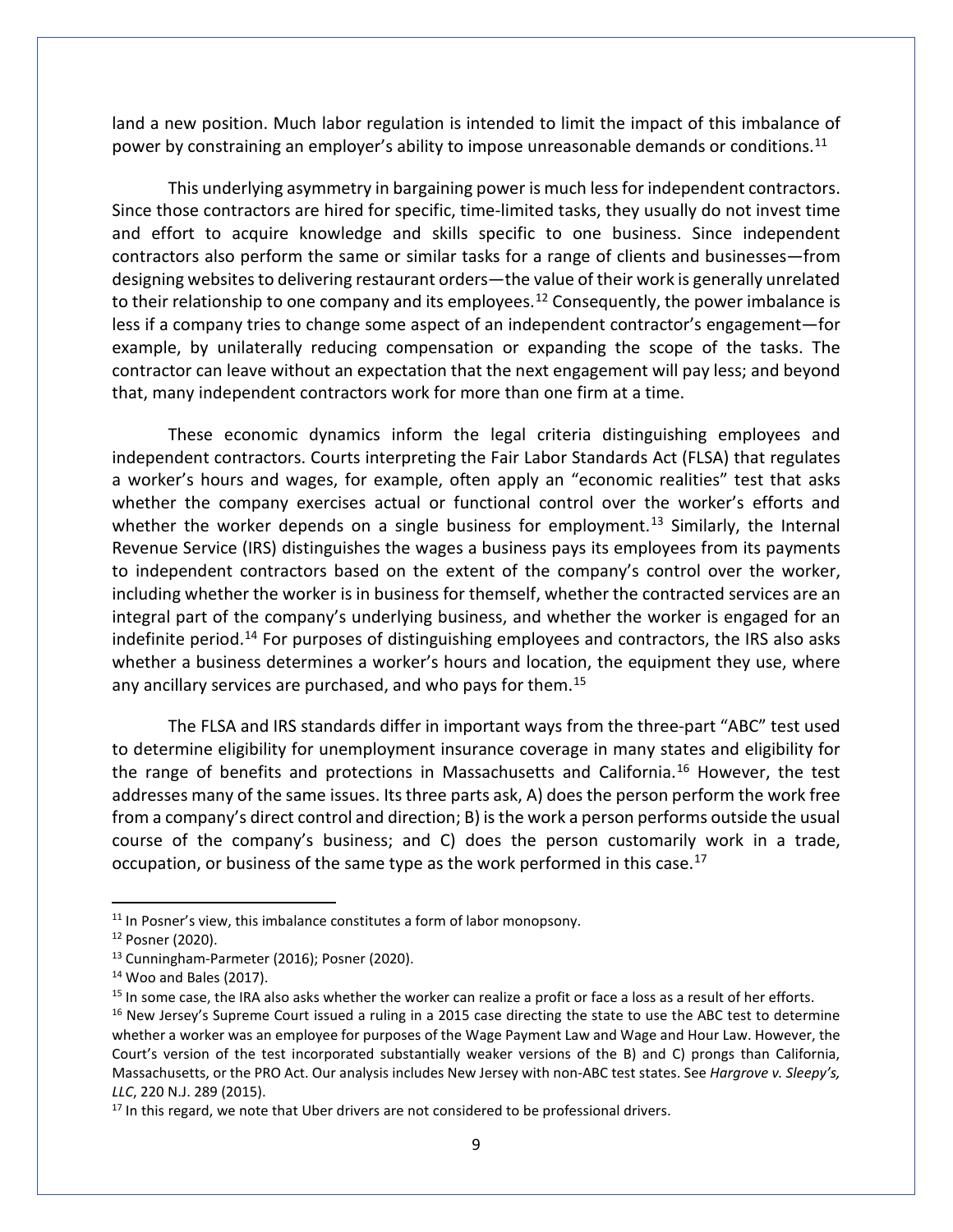## *The Greater Use of Independent Contracting Reflects Basic Economic Changes*

In recent decades, large-scale economic changes have altered the way many businesses are organized and increased their use of independent contractors. The changes began with the early stages of contemporary globalization in the 1970s, when technological advances enabled multinational manufacturers to deconstruct their processes and distribute tasks across an international network of countries based on where costs were lower and markets were growing. With the spread of computerization and advanced telecommunications, many domestic service and manufacturing companies adopted a similar model: They deconstructed certain operations so that regular employees retained some tasks while contractors performed other tasks.<sup>[18](#page-10-0)</sup>

This process accelerated with the growth of internet-based companies and operations. Unlike multinational manufacturers that built their own global production networks, the internet provided the network for domestic companies, especially in certain services. Companies across most industries now use the internet to coordinate the work of outside contractors working independently; and in many personal service areas, businesses use online platforms to recruit independent contractors and algorithmically match the supply of contract workers with the demand for their services.[19](#page-10-1)

These developments reflect market-driven economic changes that have increased the demand for and supply of independent contractors. The demand for independent contractors ranges from specialized computer programmers, journalists, and consultants in finance and healthcare, to data transcribers, Uber drivers, dog walkers, and customer assistance operators. The supply of independent contractors also increased as many two-earner families and young people came to value greater flexibility in their work lives and, in part, in response again to the advance of globalization. BLS data on employment by education show that across America's increasingly technology-based economy, businesses provide new jobs almost exclusively for college graduates while opportunities for people who have not attended college have contracted. From 2007 to 2019, employment increased by 14.5 million among college graduates and by 1.7 million among those who attended college without earning a bachelor's degree, while employment fell by 4.1 million among people with high school diplomas or less (Table 2).

| <b>Education</b>                   | <b>Total Change</b> | 2019       | 2007       |
|------------------------------------|---------------------|------------|------------|
| <b>College Degree or More</b>      | + 14,483,000        | 57,665,000 | 43,182,000 |
| <b>Some College (including AA)</b> | + 1,670,000         | 36,282,000 | 34,612,000 |
| <b>HS Diploma or Less</b>          | $-4,100,000$        | 44,278,000 | 48,378,000 |

| Table 2. Employment of Civilian Population Ages 25 and over, by Education, 2007 and 2019 <sup>20</sup> |  |  |  |  |
|--------------------------------------------------------------------------------------------------------|--|--|--|--|
|--------------------------------------------------------------------------------------------------------|--|--|--|--|

However, the supply of labor has outpaced demand by businesses: The number of working-age Americans with college degrees or a record of having attended colleges increased

<span id="page-10-1"></span><span id="page-10-0"></span><sup>&</sup>lt;sup>18</sup> From 1995 to 2005, an estimated 40 percent of temporary labor worked in manufacturing. Dau-Schmidt (2017). <sup>19</sup> Todoli-Signes (2017); De Stefano (2016).<br><sup>20</sup> U.S. Bureau of Labor Statistics (2008) and Bureau of Labor Statistics (2019). We use 2007 data to avoid the impact

<span id="page-10-2"></span>of the 2008-2009 recession, including the financial crisis, and 2019 data to avoid the impact of the pandemic.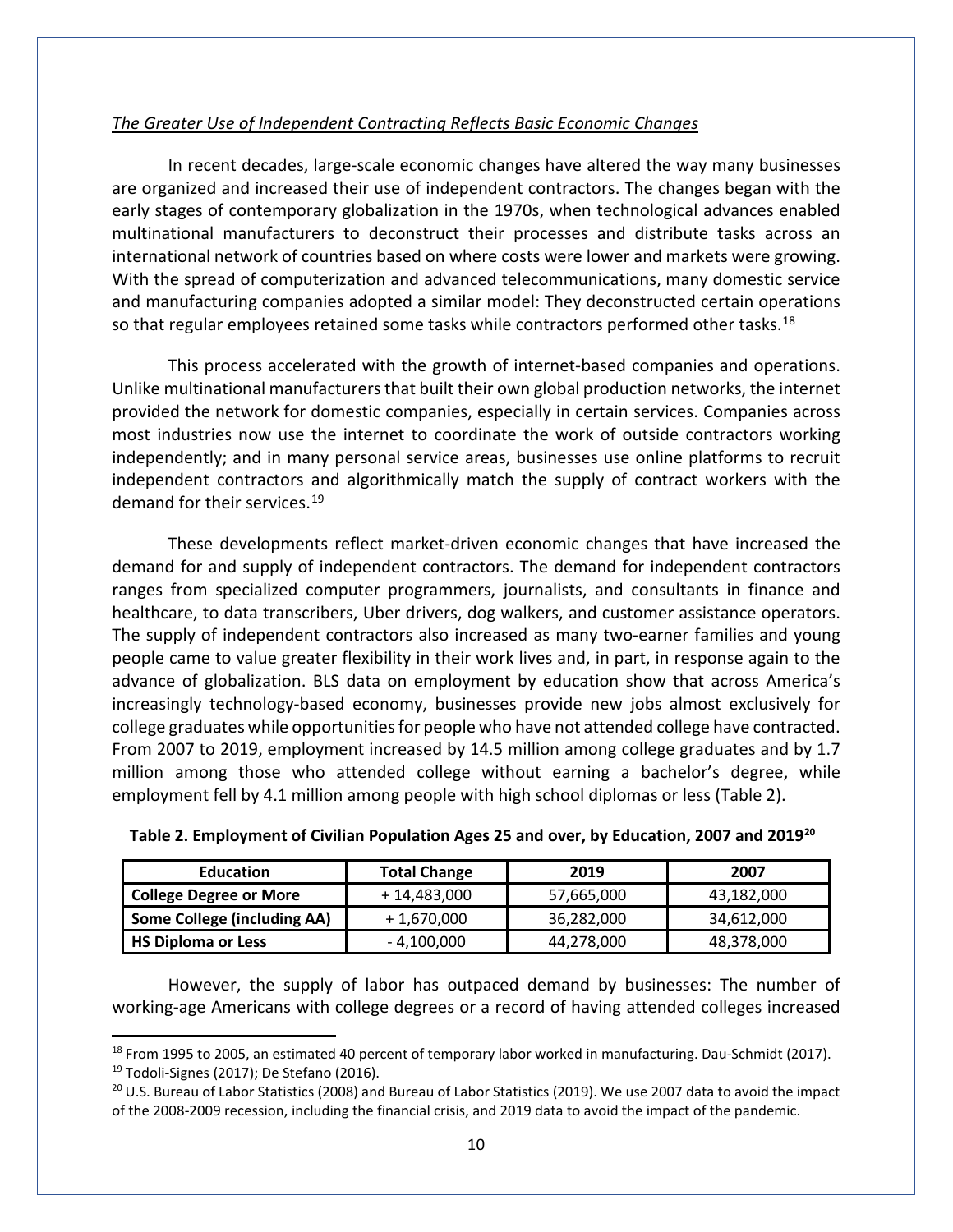substantially more than demand, based on actual employment, while the number of workingage people with high school diplomas or less declined less than the numbers of employed people with that education. For example, the number of working-age people with high school diplomas or less declined 2.2 percent while the number of employed people in this group fell 8.5 percent. (Table 3A below) Similarly, the number of working-age people with college degrees increased 41.0 percent while the number of employed college graduates rose 33.5 percent.

| <b>Education</b>                      | <b>Employment</b> | <b>Population</b> |
|---------------------------------------|-------------------|-------------------|
| <b>College Degree or More</b>         | $+33.5%$          | $+41.0%$          |
| <b>Some College (including</b><br>AA) | $+4.8%$           | $+15.4%$          |
| <b>High School Diploma or</b>         | $-8.5%$           | $-2.2%$           |
| Less                                  |                   |                   |

# **Table 3A. Changes in Population and Employment, By Education, Working-Age People, 25 and Older, 2007 to 2019**[21](#page-11-0)

Economists use employment-population ratios to measure these developments. As suggested by the trends explained above, those ratios declined at all education levels:

| <b>Education</b>               | 2019  | 2007  |
|--------------------------------|-------|-------|
| <b>College Degree or More</b>  | 72.2% | 76.3% |
| <b>Some College (including</b> | 63.1% | 69.5% |
| AA)                            |       |       |
| <b>High School Diploma or</b>  | 51.4% | 55.0% |
| .ess                           |       |       |

## **Table 3B. Employment-Population Ratios, By Education, Working-Age People, 25 and Older, 2007 and 2019[22](#page-11-1)**

The growing use of independent contracting by skilled workers and increased gig and temporary work among less skilled workers reflect the same economic development: The supply of workers for regular jobs has outstripped business demand at every education level, providing the economic conditions for growth in independent contracting, and especially gig and temporary workers. Since 2019, COVID-19's impact on the economy has further increased this structural labor surplus, especially among less-skilled workers who fill many gig and temporary positions.

These developments have serious implications for efforts to reclassify gig workers and other independent contractors as regular employees. The increases in gig work and other forms of independent contracting reflect underlying labor market conditions, and reclassifying people as regular employees will not change those conditions. As a result, the demand for additional full-time employees will not meet the additional supply created by reclassification. Proponents

<span id="page-11-1"></span><span id="page-11-0"></span><sup>21</sup> *Ibid*.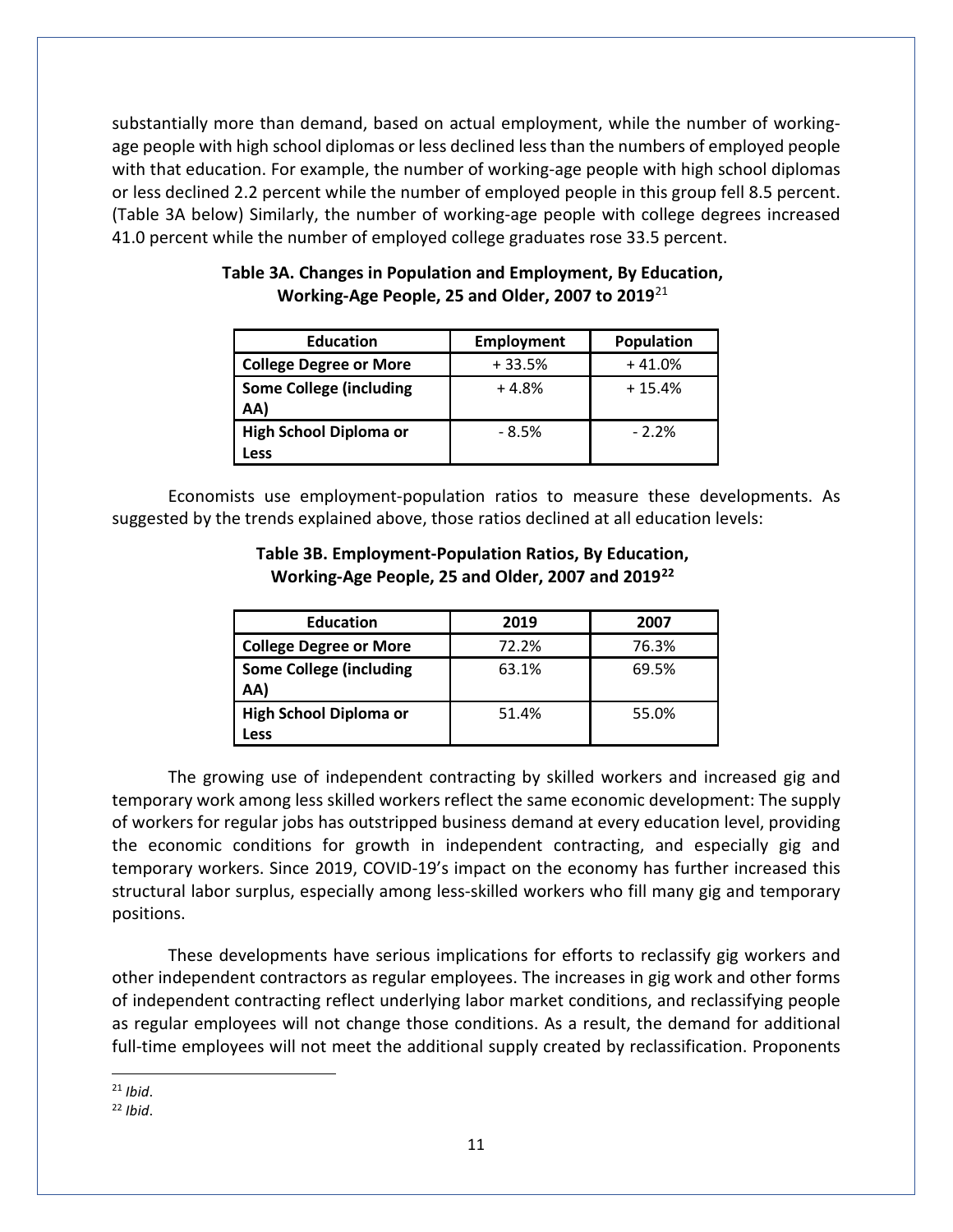of large-scale reclassification have argued that the reduced benefits and protections for independent contractors have exacerbated income inequality, especially for gig and temporary workers with little bargaining power.<sup>[23](#page-12-0)</sup> But reclassification that entails additional costs to employ those workers can only result in lowering their wages or reducing their employment, especially among less-skilled people.

## **III. The Economics of Independent Contracting and Other Nontraditional Work**

All working Americans enjoy certain protections and benefits extending to both employees and independent contractors, and often also to those without jobs. For example, the federal government provides housing and food subsidies and health benefits under Medicaid and the Affordable Care Act based on income, regardless of a person's type of employment, if any. As noted, some benefits are limited to regular employees, including minimum wage and overtime protections and an employer's responsibility for half of a worker's Social Security and Medicare taxes. Apart from issues of bargaining power, the usual practice of independent contracting also precludes a reasonable application of wage, benefit, and tax-related protections to independent contractors. Overtime and minimum wage coverage rely on a clear record by companies and employees of the hours a person works. Companies cannot control how much or how little a gig worker works, for example, or how many gigs they complete. If a platform company were responsible for a minimum wage and overtime for gig workers, the company would have to pay them for the time they spend waiting for their next gigs and generating no revenues, which would force the company to substantially raise the charges to customers. Alternatively, if minimum wage or overtime coverage applied only to the time gig workers spend in actual transit for a client, their pay could be lower than under the current arrangements.

Mandating that companies pay the company side of payroll taxes and the tax for unemployment coverage for gig workers and other independent contractors also would reduce their pay, since economists have long established that when workers value their Social Security and Medicare benefits, the employer's payments for unemployment and payroll taxes come from the employee's wages.<sup>[24](#page-12-1)</sup> The provision of unemployment benefits also assumes that a recipient would be working but for an employer's decision to no longer engage their services. However, most people engage in gig work and other forms of independent contracting to supplement their earnings from other sources. Consequently, determining whether a contractor meets a state's eligibility criteria for part-time employment would entail large administrative costs to support relatively few people. [25](#page-12-2)

More generally, an employer pays for unemployment coverage and payroll taxes for employees whose work the employer monitors and controls based on instructions, oversight and often training it provides.<sup>[26](#page-12-3)</sup> Gig platforms in particular cannot control the quality and production

<span id="page-12-0"></span><sup>&</sup>lt;sup>23</sup> See Harris (2018).

<span id="page-12-1"></span><sup>&</sup>lt;sup>24</sup> This also assumes that wages and flexible. Gordon (1972); Summers (1989); and Gruber (1994).

<span id="page-12-2"></span><sup>&</sup>lt;sup>25</sup> The extension of unemployment benefits to gig workers and other independent contractors during the pandemic is reported to have produced substantial fraud. See Iacurci (2021).

<span id="page-12-3"></span><sup>&</sup>lt;sup>26</sup> Todoli-Signes (2017).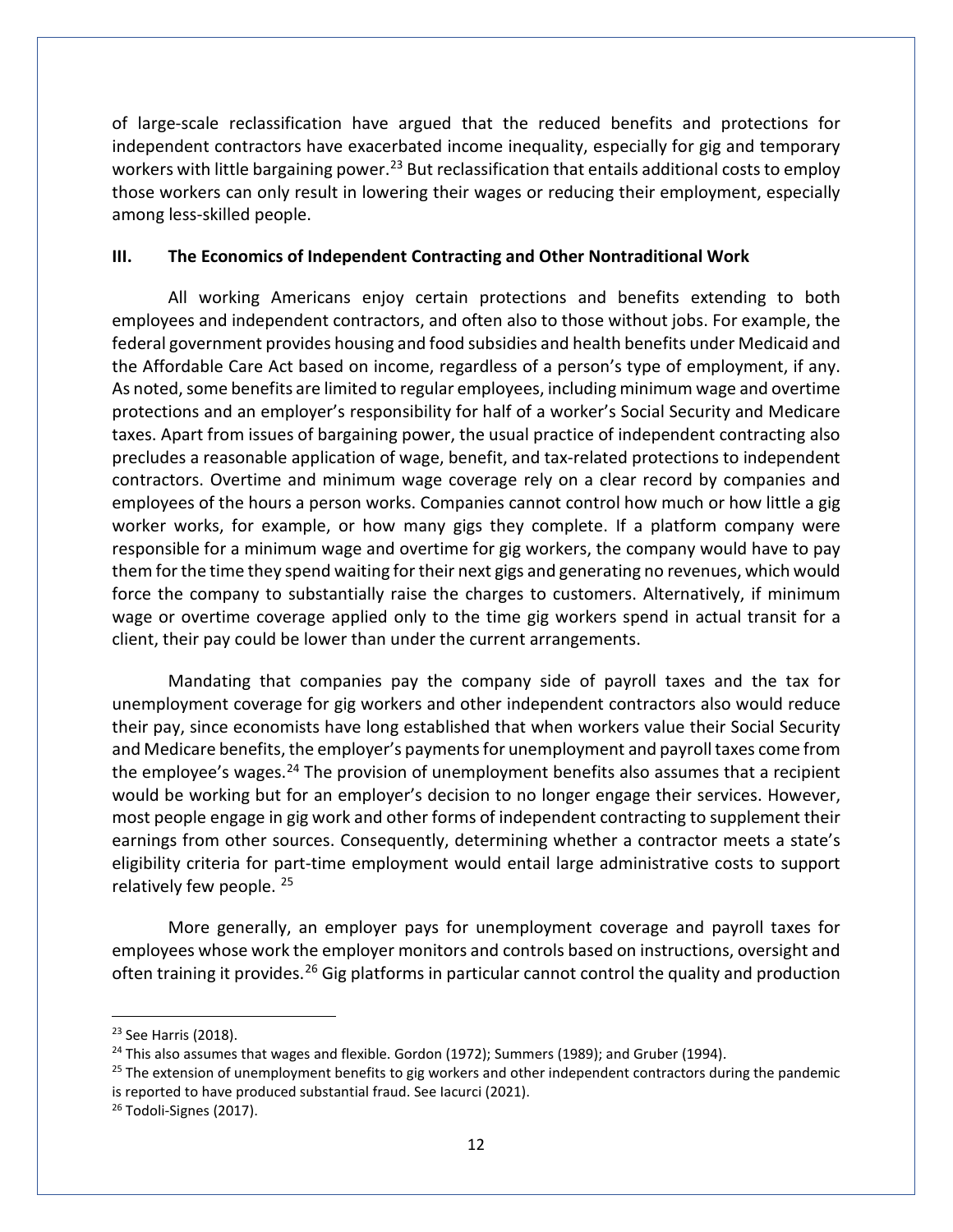of the services provided by their contingent workers. Stated differently, companies pay for their employees' unemployment coverage and half of their payroll taxes, as well as minimum wages and overtime, in exchange for the right to instruct and maintain control of the work by the employees receiving those benefits.

In economic terms, the work and associated income that gig workers and other independent contractors earn depend on the cost savings they provide for companies that hire them.<sup>27</sup> If a company cannot adjust wages to take account of newly mandated benefits and taxes, the company will cut those workers' hours or job.

#### *The Efficiency of Nontraditional Work Arrangements*

People choose to work as independent contractors for the benefits it provides and knowing the associated costs. A BLS survey of people who used independent contracting as their main source of income found that 28.4 percent made that choice for the independence and freedom it provides, another 26.9 percent valued the flexibility of contingent work, and 8.5 percent said it paid better than a traditional job.<sup>[28](#page-13-1)</sup> Another 5.6 percent specifically cited health or family-related reasons, but based on other surveys, those factors also influenced many who said they valued the freedom or flexibility of independent contracting.<sup>[29](#page-13-2)</sup> Only 6.5 percent said that adverse circumstances forced them into contracting work: 5.6 percent said it was the only work they could find, and 0.9 percent said they had been laid off and rehired as temporary workers.

The BLS survey did not include employees who also do gig work on the side to supplement their incomes, and an industry survey covering people who earned income from any form of nontraditional employment at any time over the previous year found that 51 percent cited health or family-related issues while 24 percent cited the freedom or flexibility of independent contracting.<sup>[30](#page-13-3)</sup> This may suggest that many of these gig workers choose their work arrangements for different reasons than other independent contractors. In this regard, a JP Morgan Chase study found that a majority of gig workers did gig work to supplement their incomes from other sources, accounting for an average of one-third of their total labor income.<sup>[31](#page-13-4)</sup> Further, their gig work occurred or increased in periods when their other earnings declined, so gig work helped them stabilize their monthly incomes.

It is evident that independent contracting provides benefits and efficiencies valued by millions of workers. For people whose health issues or disabilities preclude most regular employment, these arrangements enable them to be productive and self-supporting. Other independent contractors gain the flexibility to manage their schedules as they choose and better balance work and their family responsibilities, studies, and leisure activities. Independent

<span id="page-13-0"></span> $27$  Lobel (2018); also, De Stefano (2016).

<span id="page-13-1"></span><sup>&</sup>lt;sup>28</sup> Bureau of Labor Statistics (2018).

<span id="page-13-2"></span><sup>&</sup>lt;sup>29</sup> Edelman Intelligence (2018).

<span id="page-13-3"></span><sup>30</sup> *Ibid.*

<span id="page-13-4"></span><sup>&</sup>lt;sup>31</sup> Farrell and Greig (2016).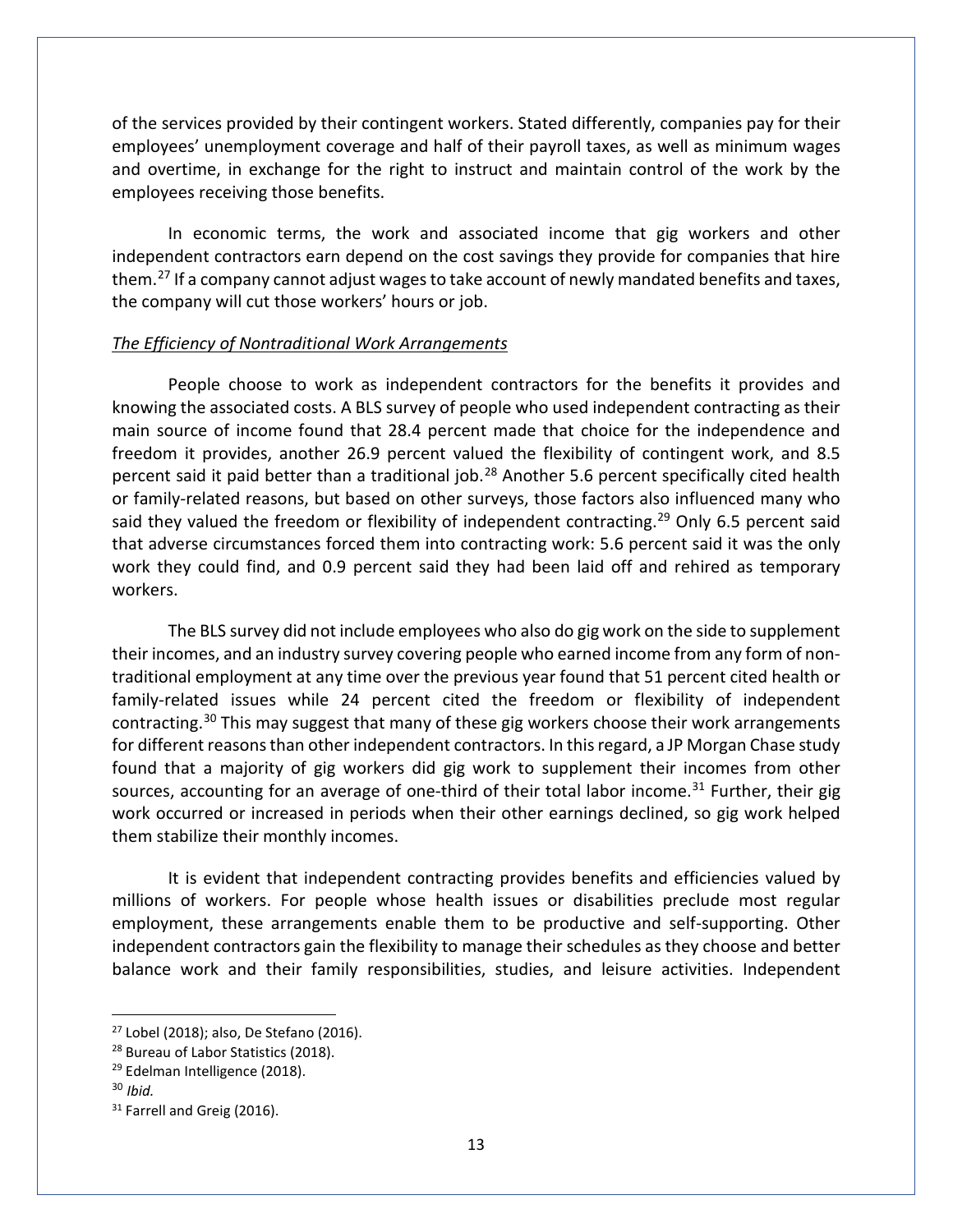contracting also involves lower entry barriers for many people to find work—for example, most gig workers are hired without references or showing a history of stable employment. Gig work also allows people to earn income buy using their "underused" personal assets, such as their automobiles for transport and delivery services.

For companies, independent contracting enables them to apply just-in-time personnel practices. They can engage the talent needed for an immediate task—building a website, analyzing a set of financial conditions, updating a personnel system—and reduce their long-term labor costs by compensating them on a pay-as-you-go basis. Independent contracting also allows businesses to reduce their investments in the facilities and the equipment needed for certain tasks. The platform companies also save other capital investment costs, as Uber and DoorDash drivers provide their own cars, and Angie house cleaners and Care dog and elder sitters provide their own materials.

Like other arrangements that lower costs and enhance efficiency, nontraditional forms of work involve tradeoffs. For workers, the tradeoffs for greater flexibility, freedom, and low barriers to work are less job security and often lower compensation than full-time regular employment. For companies, using independent contractors can reduce their costs by as much as 30 percent to 40 percent.<sup>[32](#page-14-0)</sup> However, those cost savings are not strictly instances of "regulatory arbitrage" in which businesses simply shift tasks from fulltime employees to contract workers, because the workers receiving lower pay and fewer benefits usually know little about the company, its work practices, and personnel.<sup>[33](#page-14-1)</sup>

## **IV. How Many Americans Work as Independent Contractors and Could be Reclassified under the ABC Test**

Government surveys and private analysts have tried to estimate how many Americans earn income in ways other than through a traditional full-time or part-time job with a single employer. The most recent BLS survey of contingent and alternative workers in 2017 estimated that 10.6 million people worked as independent contractors.<sup>[34](#page-14-2)</sup> However, that total did not include people working as contractors at times other than during the week of the survey or people whose independent contracting work was not their main source of income. If we consider the BLS data as a baseline and add those who worked as independent contractors but not on a weekly basis, the estimate rises to 16.6 million people; and adjusting that result for employment growth in 2018 and 2019 raises the number of independent contractors in 2019 to 17.1 million people.

Other studies broadly support this general estimate. A survey by Edelman Intelligence found that 57 million Americans - or 35 percent of the working population - performed

<span id="page-14-2"></span><sup>34</sup> Bureau of Labor Statistics (2018).

<span id="page-14-0"></span><sup>&</sup>lt;sup>32</sup> Walter and Bahn (2017). Also, Harris (2018).

<span id="page-14-1"></span> $33$  Harris and Krueger (2015). These authors argue for a third categories of workers who can choose when and whether to work, and work for several companies, but the company has some control over how the worker performs the work—they would get rights to organize and bargain collectively and employer contribution to FICA taxes, but no overtime or minimum wage protection.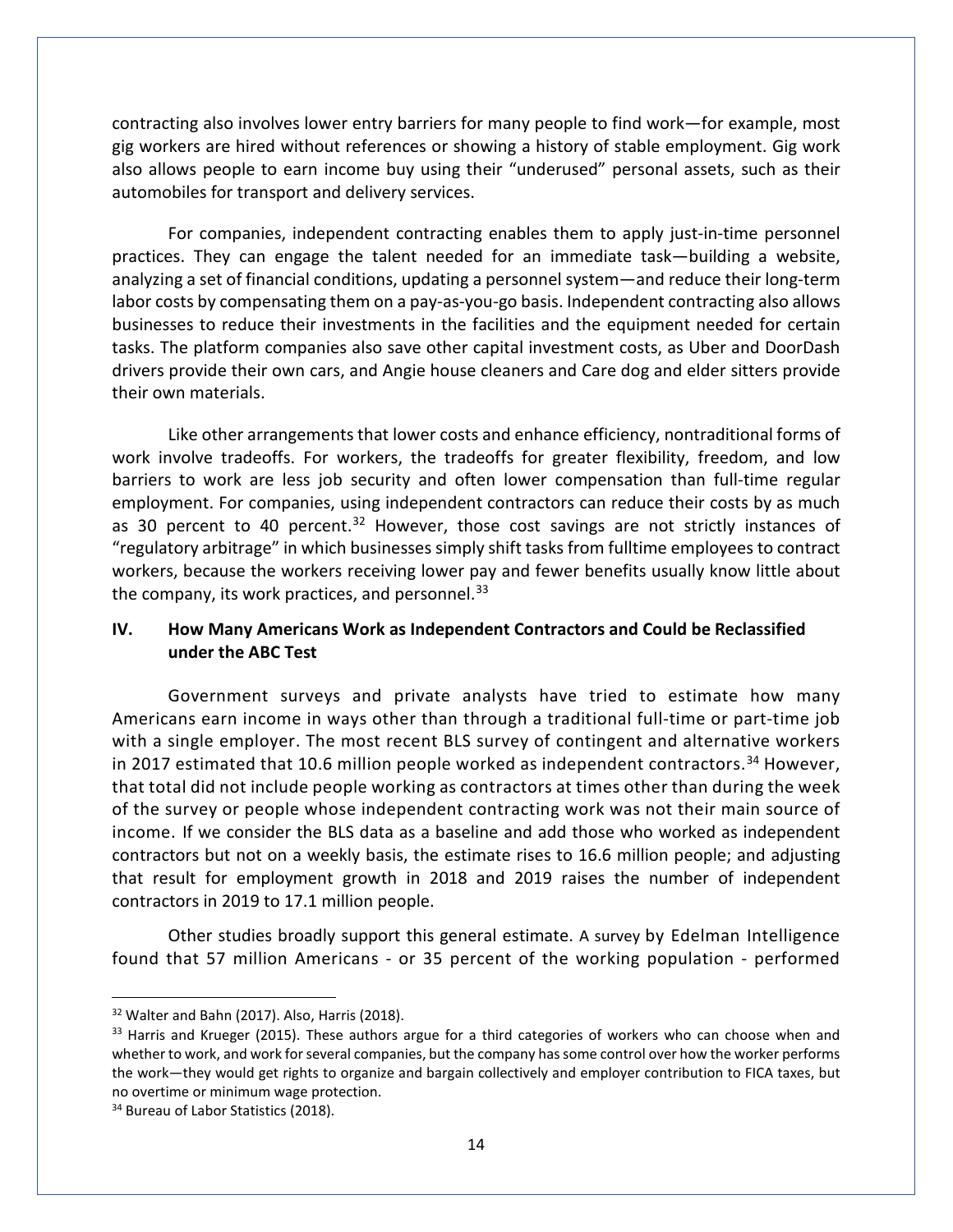some form of "freelance work" in 2019.<sup>[35](#page-15-0)</sup> This survey used a much broader definition than independent contracting, since it included people who own businesses with employees but nevertheless see themselves as "freelancers," and people whose freelancing entailed charging people to use the freelancer's assets, such as renting out an apartment on Airbnb or selling crafts on Etsy. We estimate than excluding those categories would lower the number to 17.4 million people. Similarly, an academic study using IRS data estimated that 15.3 million people earned income as independent contractors in 2016; $36$  and adjusting that total for job growth in 2017, 2018 and 2019 would raise that estimate of independent contractors to 16.0 million people.

Based on these studies, 16.0 million to 17.4 million people were employed primarily as independent contractors in 2019, with a midpoint estimate of 16.7 million people.

#### *Assessing How Many Independent Contractors Would Be Reclassified under the ABC Test*

The next challenge involves estimating how many of those 16.7 million independent contractors would be reclassified as employees under a nationwide ABC test. To review, the ABC test has three parts: A) does the person work free from daily the control and direction of a company; B) is the work being performed outside the usual course of the company's business; and C) does the person customarily work in a trade, occupation, or business of the same type as the work being scrutinized for possible reclassification. Unfortunately, direct data on the test's B) and C) prongs are not available.<sup>[37](#page-15-2)</sup>

Instead, we can use state-level data on the reclassification of tens of thousands of people based on versions of the ABC test. Several states have used forms of the ABC test to determine eligibility for unemployment compensation, but only Massachusetts and California have applied the test for a range of wage and tax regulations. The California data are not useful here, because the state started to apply the test in January 2020, just before the pandemic disrupted labor markets. Therefore, we will rely on Massachusetts data.

Massachusetts enacted an ABC test in 1990 and began applying it broadly following several amendments to the 1990 law in 2004.<sup>[38](#page-15-3)</sup> The amendments stipulated that the results would apply to the state's minimum wage law, overtime regulation and employer-provided benefits and also imposed substantial penalties on companies for misclassifying employees. The 2004 legislation also simplified the test by revising the B) prong requirement to stipulate that contractors must perform their services "outside of all places of business of the [hiring] enterprise." This approach is also consistent with the early application of the test in California and with recent discussions of the PRO Act.

To apply the Massachusetts results to the rest of the nation, we start by analyzing the state data reported by the BLS 2001 and 2005 Contingent Work Surveys (CWS). These data allow

<span id="page-15-0"></span><sup>&</sup>lt;sup>35</sup> Edelman Intelligence (2018).

<span id="page-15-1"></span><sup>&</sup>lt;sup>36</sup> Lim, Miller, Risch, and Wilking (2019).

<span id="page-15-3"></span><span id="page-15-2"></span><sup>&</sup>lt;sup>37</sup> As a result, implementing the California reclassification law, AB5, created confusion and debate among companies and independent contractors, and the issues continue to be debated through civil suits in the state. <sup>38</sup> Morse (2005).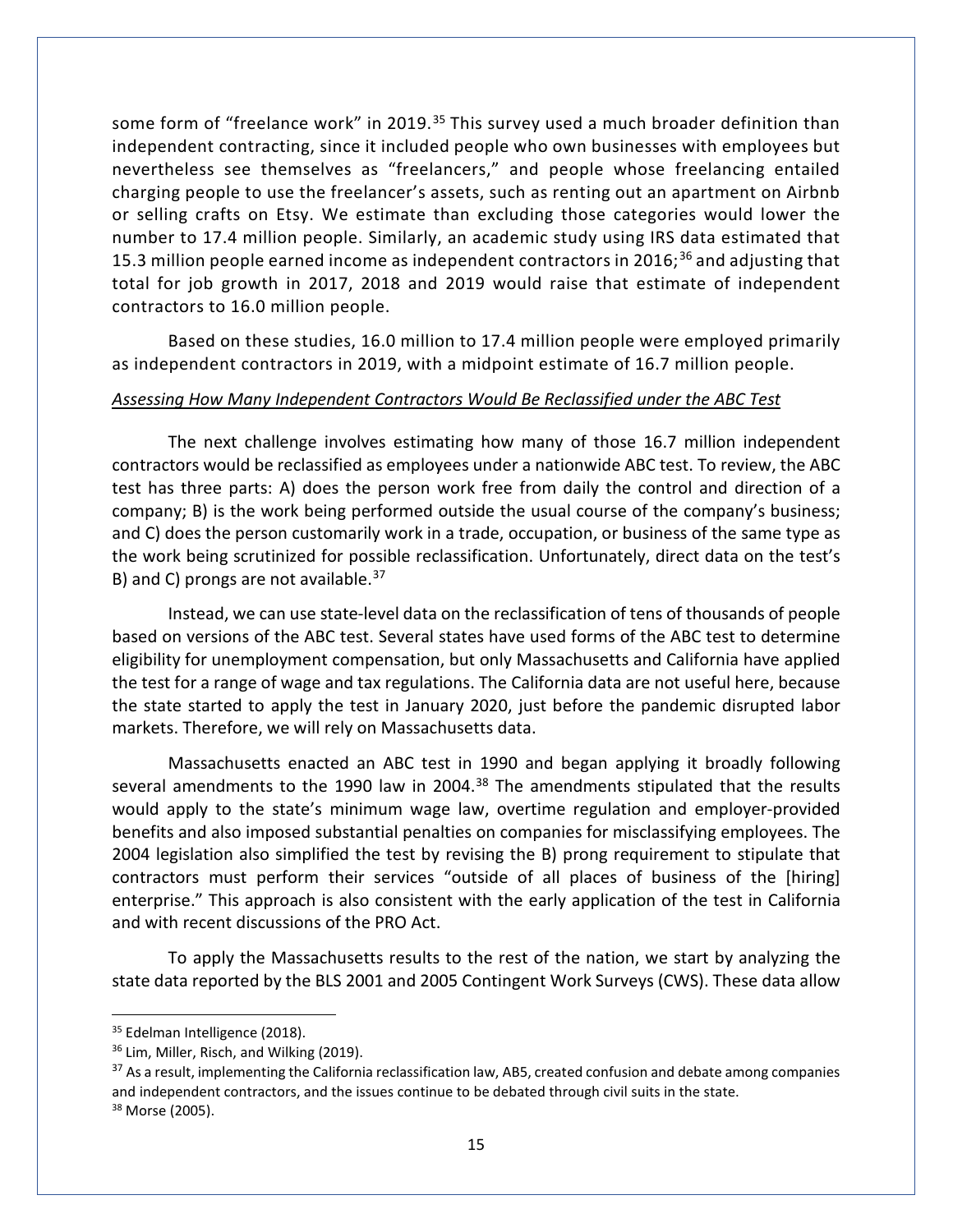us to determine the number of self-identified independent contractors in Massachusetts before and after the state enacted the 2004 law and then compare those results to data from the other states that did not apply the ABC test in those years. We found that from 2001 to 2005, the number of independent contractors in Massachusetts increased by 0.8 percent, compared to a growth rate of 18.8 percent for the entire country. On this basis, we can estimate that applying the ABC test in Massachusetts reduced the number of people classified as independent contractors by 15.1 percent, relative to the level expected based on the 2001 data and the national trend. Therefore, we can estimate that a nationwide ABC test would reclassify as regular employees an estimated 15.1 percent of those who identified themselves as independent contractors in 2004.

However, this initial finding underestimates the share of independent contractors nationwide who would be reclassified today under an ABC test for several reasons. First, Massachusetts had applied a partial ABC test since 1990, so the 2001 baseline did not include independent contractors reclassified before the 2004 legislation. Second, economic changes since 2005 substantially broadened the scope of independent contracting, further indicating that a larger share of independent contractors would be reclassified under a national ABC test today. The most notable change is the rise of gig workers. Many advocates of California's reclassification law (AB 5) and the PRO Act proposal have focused on targeting gig workers for reclassification, and the 2019 survey by Freelancing in America found that gig workers accounted for 6 percent of full-time freelancers. Therefore, we assume that a nationwide ABC test would reclassify gig workers and apply the 15.1 percent reclassification rate to other independent contractors. After considering all of these issues, we estimate that a nationwide ABC test would reclassify 20.2 percent of full-time independent contractors as regular employees.

Next, we determine the baseline from which to apply the 20.2 percent estimate, since our previous estimate of 16.0 million to 17.4 million independent contractors in 2019 included those residing in Massachusetts and thus already subject to ABC testing. The BLS data on contingent workers in 2017 show that 2.3 percent of independent contractors nationwide lived in Massachusetts, lowering the number of full-time workers who could be reclassified under a nationwide ABC test to between 15.6 million and 17.0 million people in 2019. This baseline includes independent contractors in California, because they were not subject to reclassification until January 2020.<sup>[39](#page-16-0)</sup> This analysis suggests that a nationwide ABC test would result in reclassifying 1.2 million to 1.3 million full-time contractors as employees in 2019.

Part-time independent contractors also would be subject to reclassification, and studies have found that a majority of contingent workers do independent contracting on a part-time basis. The 2019 freelancers survey found that 28 percent were full-time contingent workers, 44 percent worked as part-time independent contractors, and 25 percent were full-time employees who earned extra money doing freelance work on the side. Using these data, we can estimate that for every full-time independent contractor, 1.6 people worked part-time as independent contractors and 0.9 people were full-time employees freelancing on the side. Applying these ratios to the previous estimate of full-time contractors who would be reclassified under the ABC

<span id="page-16-0"></span><sup>&</sup>lt;sup>39</sup> In 2017, independent contractors in California accounted for 12.2 percent of the national total.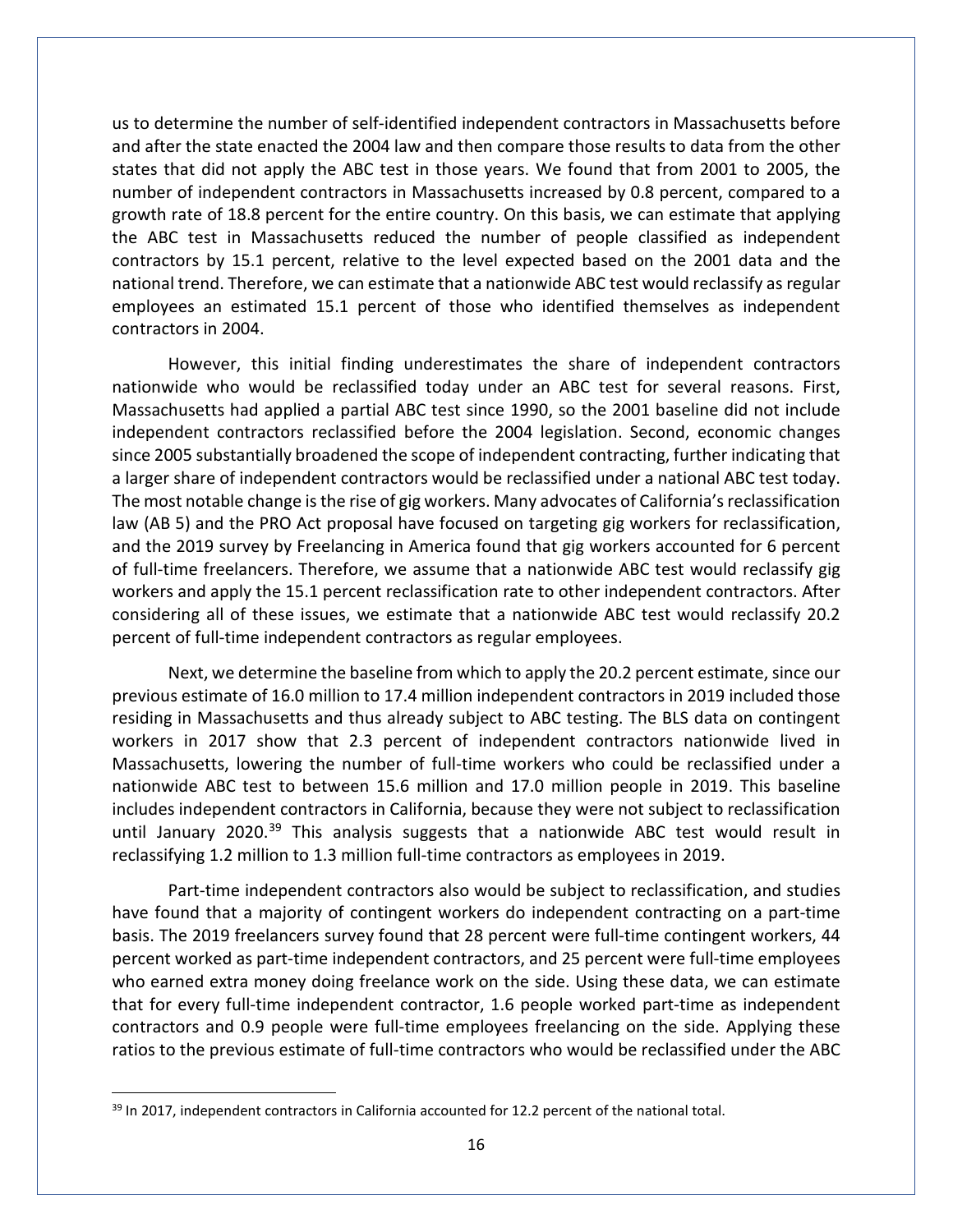test, we find that a nationwide ABC test would reclassify 1.9 million to 2.1 million people working part-time as independent contractors and another 1.1 million to 1.2 million full-time employees for their freelance work on the side, in addition to the 1.2 million to 1.3 million full-time independent contractors. (Table 4 below)

All told, we estimate that between 4.2 and 4.6 million independent contractors would be reclassified as traditional employees, for a midpoint of 4.4 million. [40](#page-17-0)

|                                               | <b>Lower Bound</b> | <b>Upper Bound</b> |
|-----------------------------------------------|--------------------|--------------------|
| <b>Full-Time Independent Contractors</b>      | 1,200,000          | 1,300,000          |
| <b>Part-Time Independent Contractors</b>      | 1,900,000          | 2,100,000          |
| <b>Full-Time Employees Who Also Freelance</b> | 1,100,000          | 1,200,000          |
| Total                                         | 4,200,000          | 4,600,000          |

## **Table 4. Independent Contractors Likely to be Reclassified Under a National ABC Test, 2019**

#### **V. The Impact of a Nationwide Reclassification Policy on Work Opportunities and Wages**

To understand how reclassification would affect work opportunities and incomes, we start with reclassified independent contractors who say they would be *unable to work* as employees. Under the ABC test, the A) prong stipulates that unlike regular employees, independent contractors are not under a company's day-to-day direction and control. Personal circumstances prevent millions of people from working as employees under the daily direction and control of the companies that hire them. The 2019 freelancers survey found that 46 percent of contingent workers said that personal circumstances required them to work as independent contractors. Within that subgroup, 43 percent cited health issues such as disabilities and chronic illness and another 40 percent cited family obligations including caregiving and childcare, as factors preventing them from working in a traditional workplace. Based on those data, strict application of the ABC test on a nationwide basis would result in reclassifying an estimated 2.5 million to 2.8 million independent contractors unable to work as regular employees.<sup>[41](#page-17-1)</sup> However, the data underlying this estimate includes people reclassified for freelance work they performed on the side while holding down regular jobs. After removing this group from the job loss total, we estimate that a national application of the ABC test would result in 1.5 million to 1.6 million involuntary job losses by people unable to work as regular employees for personal reasons, or about 1.0 percent of all nonfarm employment in September 2021.

To be sure, some of those people might find other forms of independent contracting work that would survive the ABC test. Further, the use of the ABC test in California exempts certain occupations, industries, and types of contracts. $42$  To estimate the dimensions of those exemptions, we use data from the 2019 American Community Survey (ACS), because it uses

<span id="page-17-0"></span> $40$  This assumes that an independent contractor's probability of being reclassified is independent of their full-time or part-time status.

<span id="page-17-1"></span><sup>&</sup>lt;sup>41</sup> This estimate again excludes Massachusetts, where workers were reclassified under its ABC test 16 years ago.

<span id="page-17-2"></span> $42$  California also exempted business-to-business transactions, which we do not include in our estimates.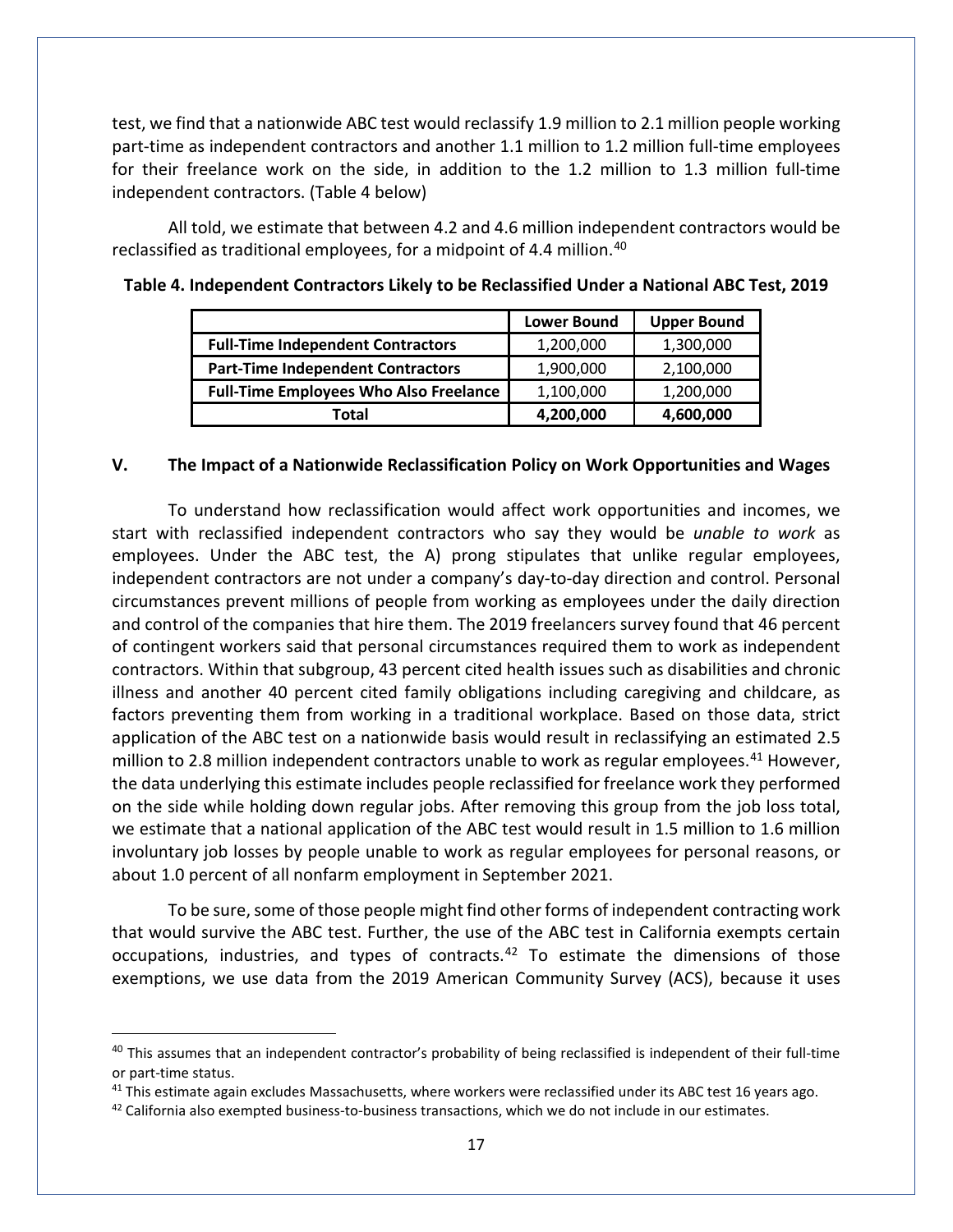industry and occupational codes that align closely with the exemptions.<sup>[43](#page-18-0)</sup> We applied the ACS data to the California exemptions and found that 9.7 percent of independent contractors worked in those occupations and industries. However, California's exemptions reflected features of that state's economy and lobbying activity, and the exemptions under a federal reclassification law could be more narrow or even broader. Therefore, our calculations will not incorporate occupational exemptions. The underlying estimate of contractors who would be subject to reclassification under the ABC test also drew on Massachusetts data from the early 2000, and those data do not take account of the increased use of independent contractors since that time, apart from the adjustments already incorporated for gig workers. On balance, we use an estimate of 1.58 million independent contractors who would be reclassified and unable to work in a regular job.

Apart from independent contractors with disabilities or medical conditions that preclude traditional jobs, the 2019 survey also found that contingent workers are more likely than traditional employees to live paycheck-to-paycheck and carry substantial college loans or other debt. Research from JP Morgan Chase supports that finding for gig workers: That study found that while income earned as gig workers accounted on average for about 20 percent of their annual earnings, in any given month gig work income accounted for up to 50 percent or more of their monthly income.<sup>[44](#page-18-1)</sup> This finding suggests that people do gig work and other independent contracting to supplement their incomes when their earnings from other sources decline. A national ABC test for independent contracting, therefore, would be especially harmful to people under economic stress as well as vulnerable people unable to earn a living any other way.

#### *The Impact on People Who Could Work in Traditional Jobs*

Next, we examine the employment effects of a nationwide ABC test that would reclassify other independent contractors who could work in regular jobs. Based on the 2019 survey, 54 percent of full-time and part-time independent contractors could become regular employees if they were reclassified under the ABC test.

Earlier, we described how companies give independent contractors much more flexibility than they give their regular employees, in exchange for lower labor costs. If a nationwide ABC test reclassified millions of independent contractors as employees, businesses would have to determine whether the additional costs justified retaining them as regular employees. The economics of independent contracting make such determinations unavoidable. The fact that a business hires someone as an independent contractor establishes the economic demand for that contractor's services. Since reclassifying these people as traditional employees would directly increase their labor costs, those additional costs would reduce that demand for their labor, which in turn would reduce the employment and/or wages of reclassified workers. The challenge is to determine how much of the effects would be felt as job losses.

First, we examine the cost differences for a company's employees and independent contractors. A 2015 study by the Institute for Research on Labor and Employment (IRLE) found

<span id="page-18-1"></span><span id="page-18-0"></span><sup>&</sup>lt;sup>43</sup> Thomason, Jacobs, and Jan (2019) also use this approach.<br><sup>44</sup> Farrell, Greig, & Hamoudi (2018).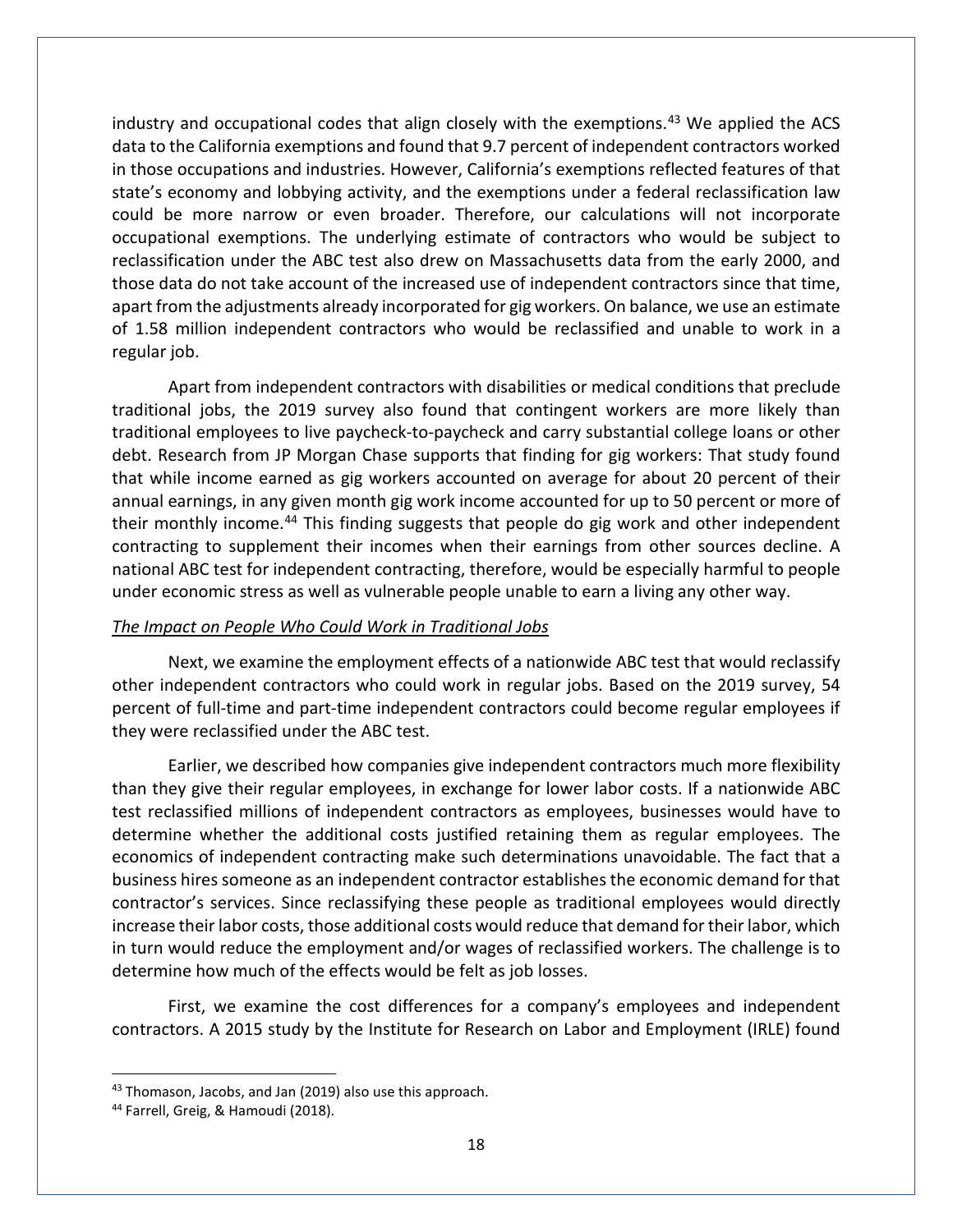that using an independent contractor reduced a company's costs by \$0.29 to \$0.39 for each \$1.00 in pay and provided total labor cost savings of 22 percent to 28 percent.<sup>[45](#page-19-0)</sup> Those cost savings vary across industries, occupations, skill levels, and firms. A study by the Government Accountability Office (GAO) focused on the earnings gap and found that contractors, defined broadly, earned 10.6 percent less per-hour than regular employees after controlling for full-time or part-time status, industry, unionization rates, education, age, occupation, and location.<sup>[46](#page-19-1)</sup> Based on both studies, we estimate that the non-wage benefits of reclassified contractors would increase a company's costs by between 15.3 percent and 24.3 percent. This additional cost to businesses would be immediate, as statutes guarantee that regular employees receive most of those nonwage benefits.

Some analysts assume that reclassified contractors hired as regular employees also would receive wage increases corresponding to the wages of a typical permanent employee in their positions. However, many companies facing a 15.3 percent to 24.3 percent increase in labor costs for the benefits for those new employees are unlikely to also voluntarily raise their wages to align them with other employees. Reclassified contractors hired as regular employees likely would receive such pay increases in unionized companies, although only 6.3 percent of private-sector employees are union members.<sup>[47](#page-19-2)</sup> Moreover, even in unionized companies, the substantial and sudden increase in labor costs would be expected to weaken the demand for their labor, reducing the reemployment of those reclassified independent contractors, which in turn would affect future wage increases.<sup>[48](#page-19-3)</sup>

However, to capture the maximum value that reclassification could provide for contractors hired as permanent employees, we will assume that they would receive a 11.9 percent wage increase in addition to the 24.3 percent upper bound for the value of their non-wage benefits.<sup>[49](#page-19-4)</sup>

Given these additional costs for companies and the underlying labor market development noted earlier, some share of independent contractors will not be hired as regular employees merely because a government test held that their work can no longer be classified as independent contracting. Moreover, economic conditions directly affect the willingness of employers to hire people at the compensation levels for regular employment.<sup>[50](#page-19-5)</sup> Therefore, we propose a range of possible employment effects for "potential employees"—the 54 percent of reclassified independent contractors who could work as regular employees. The share of those reclassified contractors who would be hired as regular workers will depend not only on the work they do and demand for that work, but also on aggregate labor supply and demand, since

<span id="page-19-1"></span><span id="page-19-0"></span><sup>&</sup>lt;sup>45</sup> Habans (2015).<br><sup>46</sup> Government Accountability Office (2015).<br><sup>47</sup> Bureau of Labor Statistics (2021).

<span id="page-19-4"></span><span id="page-19-3"></span><span id="page-19-2"></span><sup>&</sup>lt;sup>48</sup> These wage effects also will depend on a worker's specific position and skills and on local labor market conditions.  $49$  This estimate is also conservative because it uses the 39 percent upper bound cost differential from the IRLE study and assumes that the worker captures all of the value of the increased cost burden on the company.

<span id="page-19-5"></span><sup>&</sup>lt;sup>50</sup> Even so, determining the adverse effects of reclassification on employment and wage income with precision would require data on the marginal productivity of many types of workers and businesses, data not available at a national level. Further, these allocation decisions occur at the firm level and so also depend on local supply labor supply and economic conditions at local and industry as well as national levels.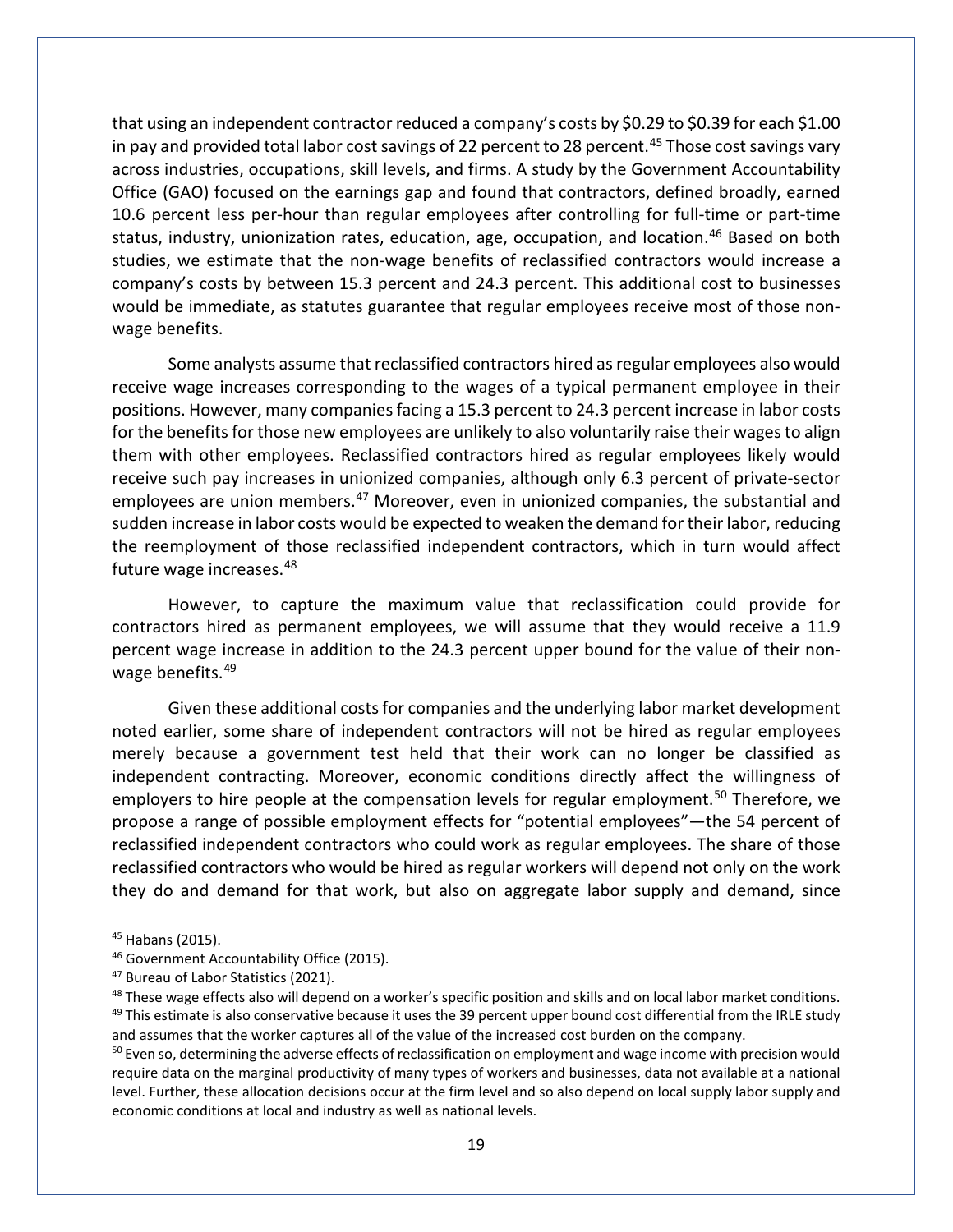reclassified contractors not hired by the company that had retained them could eventually find jobs in another company or a different field. Here, we provide three scenarios corresponding to reclassification occurring during an economic boom, a period of average growth, and a downturn.

Since wages adjust over time, we use the estimate by the Institute for Research on Labor and Employment that the overall cost differences between contractors and regular employees are about 39 percent. Next, we draw on the most comprehensive analysis of the relationship between those costs for employers and their demand for workers—the labor demand elasticity based on a meta-analysis of 942 elasticity estimates from 105 studies published since 1980.<sup>51</sup> The results show a range of labor demand elasticity of -0.947 to -1.109. Next, to adjust these elasticities for the business cycle, we draw on a recent analysis of the dynamic effects of exogenous increases in labor costs (such as reclassification) that found, as expected, that labor demand elasticity is correlated with the business cycle and that the elasticity is about 50 percent higher than average during downturns and 30 percent lower than average during boom times.<sup>[52](#page-20-1)</sup> And to determine the income losses of those not hired based on those elasticities, we draw on data from the Current Population Survey on the duration of unemployment, based on the age, gender and racial distribution of independent contractors under different economic conditions. Our reference periods were January 2013 to December 2014 for a normal labor market, January 2017 to December 2018 for a boom, and January 2008 to July 2009 for a downturn.

Using these findings and the expected cost increases to employers, we calculate that if reclassification occurred during a normal economic period, 635,000 of our estimated 1,778,000 potential employees or about 36 percent would be out of work for an average of five months (19.7 weeks); during a boom time, 444,000 of those potential employees or about 25 percent would be out of work for an average of just under five months (19.1 weeks); and during a downturn, 952,000 of the potential employees or nearly 54 percent would be out of work for an average of more than 10 months (41 weeks).

To translate their income losses—and income gains of reclassified contactors who are promptly hired by one of their clients or another employer—we use the \$20 per-hour median wage for contractors reported by the 2019 Freelancing survey.<sup>[53](#page-20-2)</sup> Applying the data on full-time and part-time freelancers and the convention that full-time contingent workers work 2,000 hours per-year, we estimated that potential full-time and part-time employees earned an average of \$20,759 as independent contractors in 2019. This income estimate also represents the annualized income loss of each reclassified contractor and potential employee not hired for a regular job, as well as the income loss of those reclassified contractors unable to work as regular employees. We also estimated that people who hold regular jobs and freelance on the side earned \$8,515 per year from their freelancing, based on freelancing 426 hours per-year at \$20 per-hour. Finally, for the reclassified contractors who are hired as regular employees, we increase

<span id="page-20-0"></span><sup>&</sup>lt;sup>51</sup> Lichter, Peichi and Siegloch (2014). They report overall labor demand elasticity ranging from -0.834 to -0.996 in the short-term and from -0.947 to -1.109 in the medium term. Their worldwide analysis is the most comprehensive assessment in the literature; and the U.S., Canada, and Europe account for 70 percent of the data used.

<span id="page-20-1"></span> $52$  Ferraro and Fiori (2020). The analysis uses tax policy changes as the source of the exogenous effects, pertinent of reclassification as a legal and administrative source of the wage effects.

<span id="page-20-2"></span><sup>&</sup>lt;sup>53</sup> The survey also estimated that freelancers generated 4.8 percent of GDP in 2019 or just under \$1.0 trillion.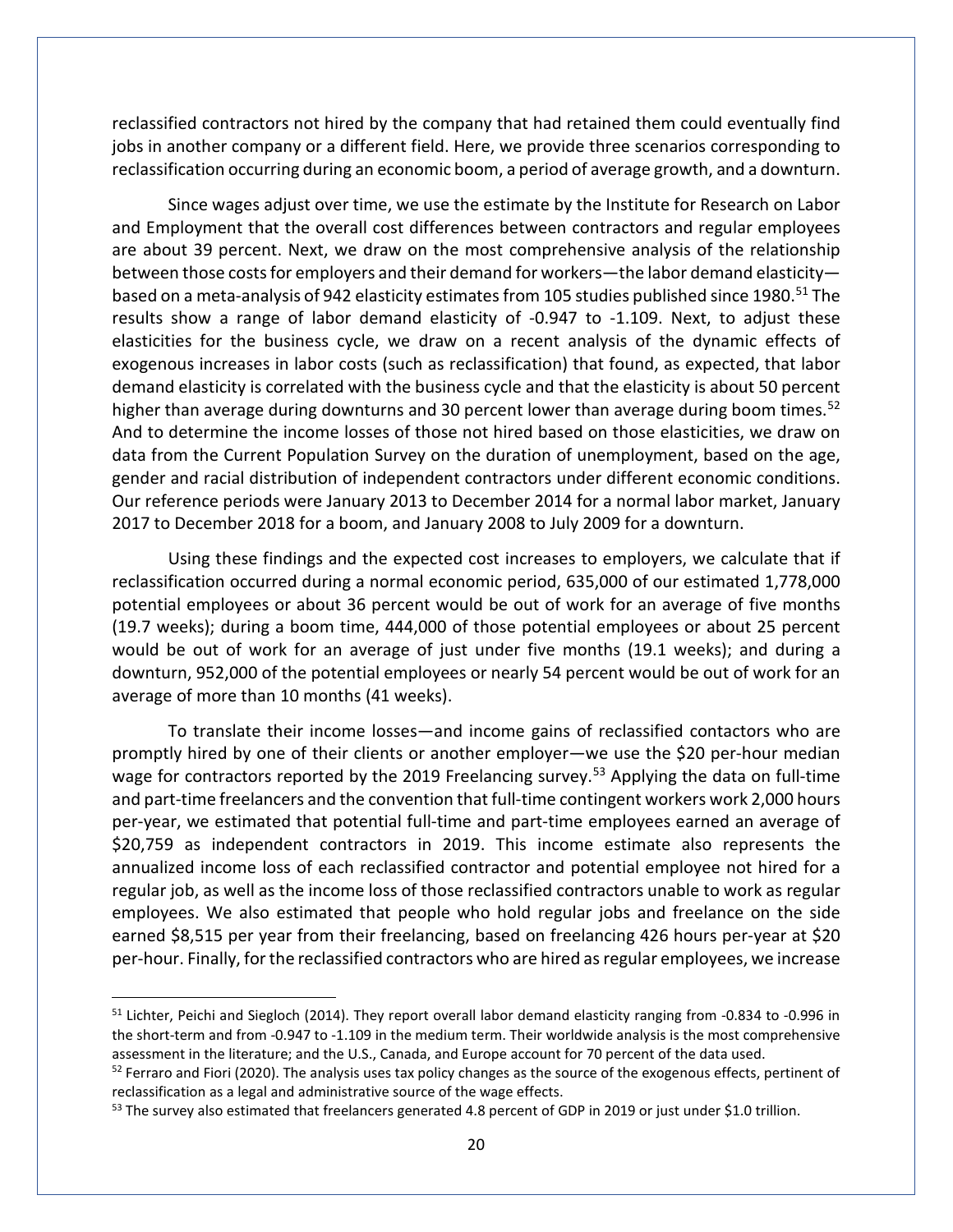their average \$20 hourly wage by 10.6 percent to \$22.27 and add the value of a traditional employee's non-wage benefits (24.3 percent). By this analysis, the annualized compensation of a reclassified potential employee hired as a permanent employee would increase on average by \$8,096.

Applying these findings and values, we estimate that if reclassification occurred during normal economic times, 1,009,000 of the 1,778,000 reclassified independent contractors who could work in traditional jobs would be hired as regular employees, and their collective compensation would increase by \$8.2 billion, while another 769,000 would be out of work on average for about five months at an aggregate cost to them of \$9.1 billion. (Table 5 below) In addition, the 1,143,000 full-time regular employees who freelance on the side and have their freelancing reclassified would lose an average of \$8,515 each, at an aggregate cost to them of \$9.7 billion. Further, another 1,515,000 reclassified contractors would be unable to work productively in regular jobs and so would forfeit aggregate income of \$31.4 billion. During normal economic times, nationwide involuntary reclassification would cost 3,426,000 full-time and parttime jobs and net earnings losses totaling \$42.1 billion.

| <b>Scenarios of Reclassified Potential Employees Rehired</b> | <b>Boom</b>  | <b>Normal Times</b> | <b>Downturn</b> |
|--------------------------------------------------------------|--------------|---------------------|-----------------|
| <b>Labor Demand Elasticity</b>                               | $-0.78$      | $-1.11$             | - 1.66          |
| Job Losses by Potential Employees with 39% Cost Increase     | 540,000      | 769,000             | 1,153,000       |
| Change in Their Earnings                                     | $-$ \$4.1 B  | - \$9.1 B           | $-$ \$18.9B     |
| Potential Employees Hired at Higher Wages                    | 1,239,000    | 1,009,000           | 624,000         |
| Change in Their Earnings                                     | $+$ \$10.0 B | $+ $8.2$            | $+ $5.1 B$      |
| Change in Total Earnings of Potential Employees              | $+$ \$5.9 B  | - \$0.9 B           | $- $13.8 B$     |
| Freelance Job Losses by Freelancers with Regular Jobs        | 1,143,000    | 1,143,000           | 1,143,000       |
| Change in Their Earnings                                     | $-$ \$9.7 B  | $-$ \$9.7 B         | $-$ \$9.7 B     |
| Job Losses by Contractors Unable to Take Regular Jobs        | 1,515,000    | 1,515,000           | 1,515,000       |
| Change in Their Earnings                                     | $-$ \$31.4 B | $-$ \$31.4 B        | $-$ \$31.4 B    |
| Net Change in Total Earnings of All Reclassified Workers     | $-$ \$35.2B  | $-$ \$42.1 B        | $-$ \$55.0 B    |
| <b>Total Full-Time and Part-Time Job Losses</b>              | 3,196,000    | 3,426,000           | 3,811,000       |

### **Table 5. Estimated Employment and Wage Effects of ABC Reclassification For Full-Time and Part-Time Independent Contractors and Freelancers**

The net costs would be less if reclassification occurred during a boom when labor markets are tight. Even under those favorable economic conditions, some potential employees who greatly value the flexibility of independent contracting will not seek a regular job, and the substantially higher costs to hire these workers would leave many others unable to land a regular job.<sup>[54](#page-21-0)</sup> During boom labor market conditions, 1,239,000 former contractors would gain benefits and salary increases worth an average of \$8,096 and the other 540,000 would be out of work for

<span id="page-21-0"></span><sup>&</sup>lt;sup>54</sup> Companies could pay former contractors less than the 39 percent increase, but businesses rarely risk the impact on worker morale of hiring people at below-market wages. See Kawaguchi and Ohtake (2007).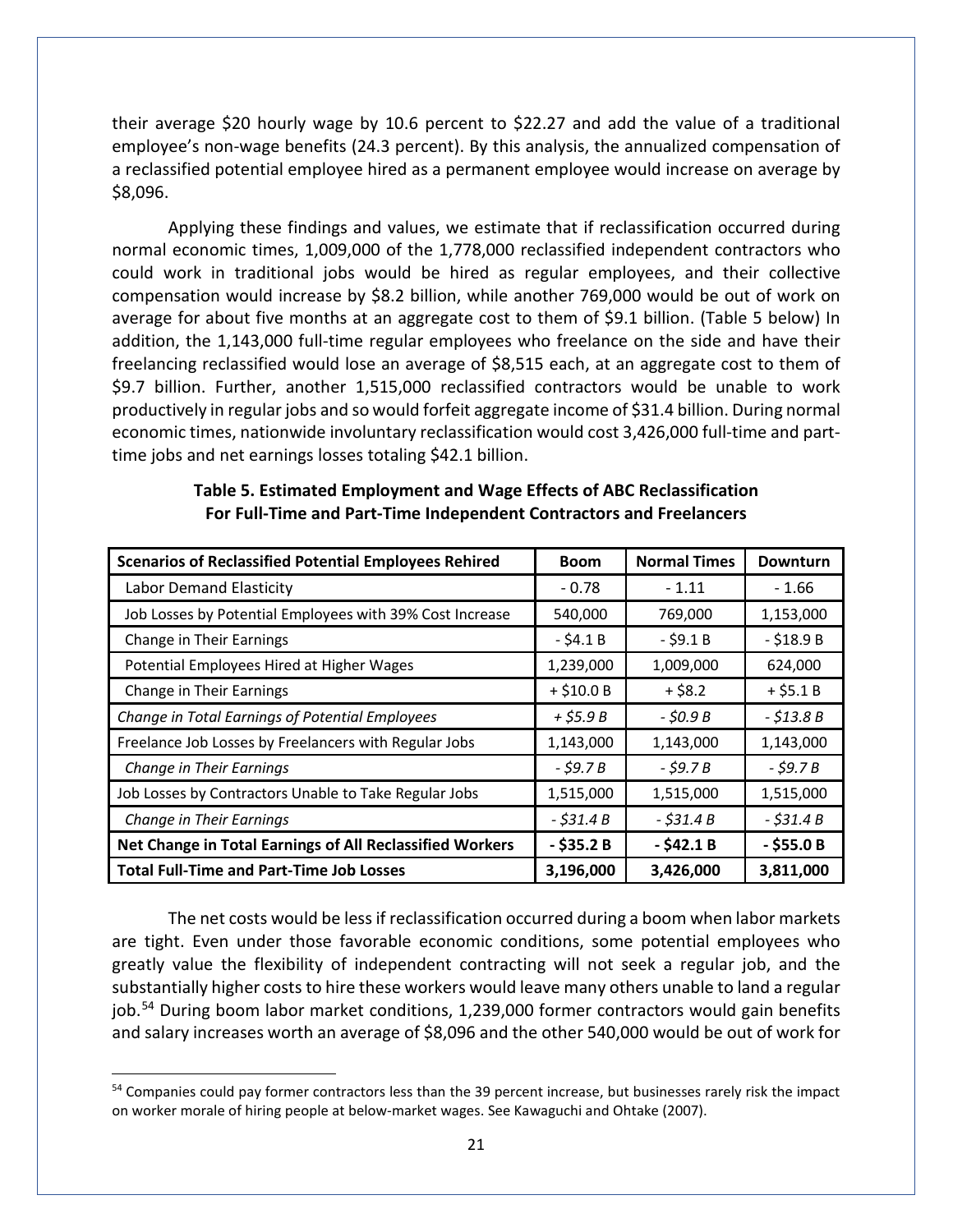an average of nearly five months. All told, the aggregate income gains of those potential employees who are rehired would exceed the aggregate income losses of those left out of work by \$5.9 billion. However, the 1,515,000 vulnerable independent contractors reclassified under the policy but unable to work in regular jobs would forfeit income totaling \$31.4 billion, and the 1,143,000 full-time regular employees whose freelancing on the side is reclassified would forfeit \$8,515 each or \$9.7 billion. Even during a boom, nationwide reclassification would produce 3,196,000 full-time and part-time job losses and a net cost for all independent contractors of \$35.2 billion.

If reclassification occurred during a downturn, the job and income losses would be much greater. Under this scenario, we estimate that 624,000 of the 1,778,000 reclassified potential employees would find regular jobs despite the additional costs to companies, while the other 1,153,000 would not. Under these circumstances, the aggregate income losses of those who would lose their jobs would exceed the aggregate income gains of those who would gain bettercompensated positions by \$13.8 billion. And once again, an estimated 1,143,000 full-time traditional employees whose freelancing on the side would be reclassified would forfeit \$9.7 billion, and another 1,515,000 reclassified contractors unable to perform in regular jobs would face income losses totaling \$31.4 billion. All told, a nationwide involuntary reclassification program during an economic downturn would result in an estimated 3,811,000 full-time and part-time job losses and aggregate net income costs of \$55.0 billion.

These estimates of income losses are based on annualized wages and values for non-wage benefits for potential employees over their estimated periods of unemployment and do not represent recurring annual economic losses on an ongoing basis.

#### **VI. The Impact of Reclassification by Industry, State, Gender, Race, and Age**

## *The Impact of Reclassification by Industry*

Largescale reclassification would affect companies and workers in every industry. The precise distribution of the costs and benefits by industry would depend on how many reclassified contingent workers in each industry are unable to work in traditional, permanent jobs, and such data are not available. Instead, we assess the relative impact of reclassification by industry based on each industry's share of all independent contractors and the share of each industry's employment filled by those contractors. Based on industry and occupational data for 2017, a nationwide reclassification policy would particularly affect contractors working with companies that provide professional and business services or "other" services and companies in the construction industry. These three industries each employ a significant share of all independent contractors, and independent contractors represent a significant share of total employment in each of these industries. (Table 6 below.)

Companies selling professional and business services employed the largest share of independent contractors in 2017, 25.1 percent or 4.2 million people, and those contractors comprised 14.4 percent of the industry's total employment. This industry's substantial reliance on contingent workers ranges from highly skilled computer, management, and technical consultants to lower-skilled people working in call centers, telemarketing, and temp services.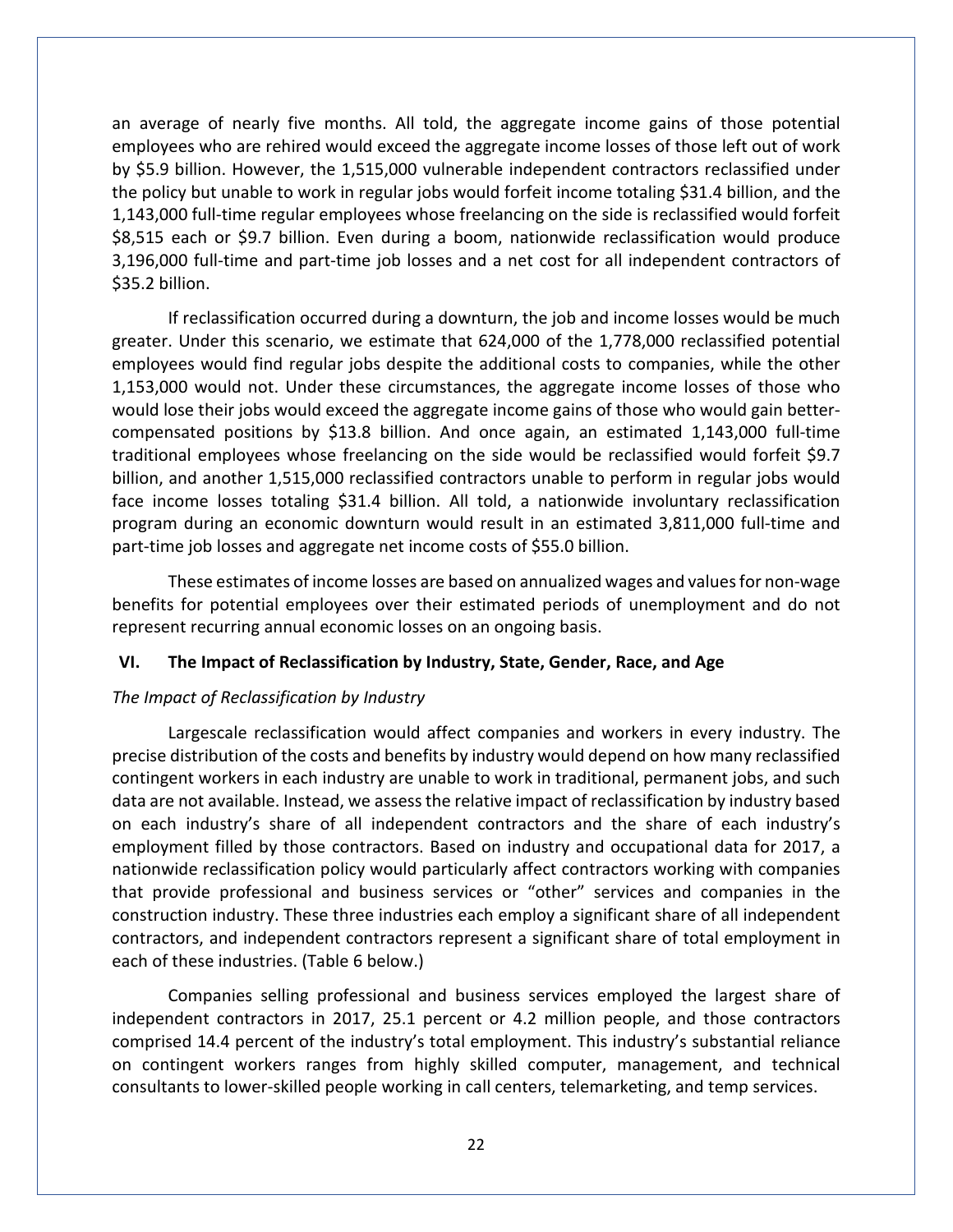Similarly, reclassification would have a substantial impact on construction companies and their workers: The 3.2 million independent contractors working in that industry in 2017 accounted for 19.5 percent of all industry employment and 19.3 percent of all independent contractors. The large role of independent contracting in the construction businesses reflects the industry's regular practice of hiring people on a monthly, weekly, or daily basis, because the various stages of most construction projects require varying numbers of workers with varying skills. Reclassification also would materially affect companies and workers providing "other services," a catch-all industry group that employed 9.7 percent of all independent contractors, who represented 13.7 percent of the industry's total employment. Those 1.6 million contingent workers range from skilled workers who repair and maintain people computers, electrical equipment, and machinery, to less skilled people who provide pet sitting and child and elder care, often through platform companies.

| Industry                                     | Share of<br>Independent<br><b>Contractors</b> | <b>Number</b> | <b>Share of Industry</b><br><b>Employment</b> |
|----------------------------------------------|-----------------------------------------------|---------------|-----------------------------------------------|
| <b>Professional and Business Services</b>    | 25.1%                                         | 4,190,000     | 14.4%                                         |
| Construction                                 | 19.3%                                         | 3,222,000     | 19.5%                                         |
| <b>Other Services</b>                        | 9.7%                                          | 1,615,000     | 13.7%                                         |
| <b>Educational and Health Services</b>       | 9.6%                                          | 1,608,000     | 9.6%                                          |
| <b>Financial Activities</b>                  | 9.6%                                          | 1,601,000     | 2.9%                                          |
| <b>Wholesale and Retail trade</b>            | 7.9%                                          | 1,316,000     | 4.3%                                          |
| <b>Leisure and Hospitality</b>               | 6.2%                                          | 1,043,000     | 4.7%                                          |
| <b>Transportation and Utilities</b>          | 5.7%                                          | 951,000       | 7.8%                                          |
| <b>Manufacturing</b>                         | 2.2%                                          | 363,000       | 1.4%                                          |
| Information                                  | 2.2%                                          | 361,000       | 7.9%                                          |
| <b>Agriculture and Related Industries</b>    | 2.0%                                          | 334,000       | 8.7%                                          |
| <b>Government - Public</b><br>Administration | 0.4%                                          | 65,400        | 0.6%                                          |
| <b>Mining</b>                                | 0.1%                                          | 23,300        | 1.9%                                          |

**Table 6. Distribution of Independent Contractors and Employment by Industry, 2017**[55](#page-23-0)

Reclassification would affect hiring practices in four other industries in which contingent workers accounted for some 8 percent to 10 percent of each industry's employment in 2017. Companies selling education and health services employed 9.6 percent of all independent contractors in 2017, and those 1.6 million people comprised 9.6 percent of total employment in the industry. U.S. agriculture companies employed 334,000 independent contractors in 2017, including seasonal workers, who represent 8.7 percent of the industry's workforce, though only 2.0 percent of all contingent workers. Similarly, the 1.0 million independent contractors working for companies in the information industry in that year—software programmers, data processors,

<span id="page-23-0"></span><sup>55</sup> Bureau of Labor Statistics (2021-A) and Bureau of Labor Statistics (2018-A).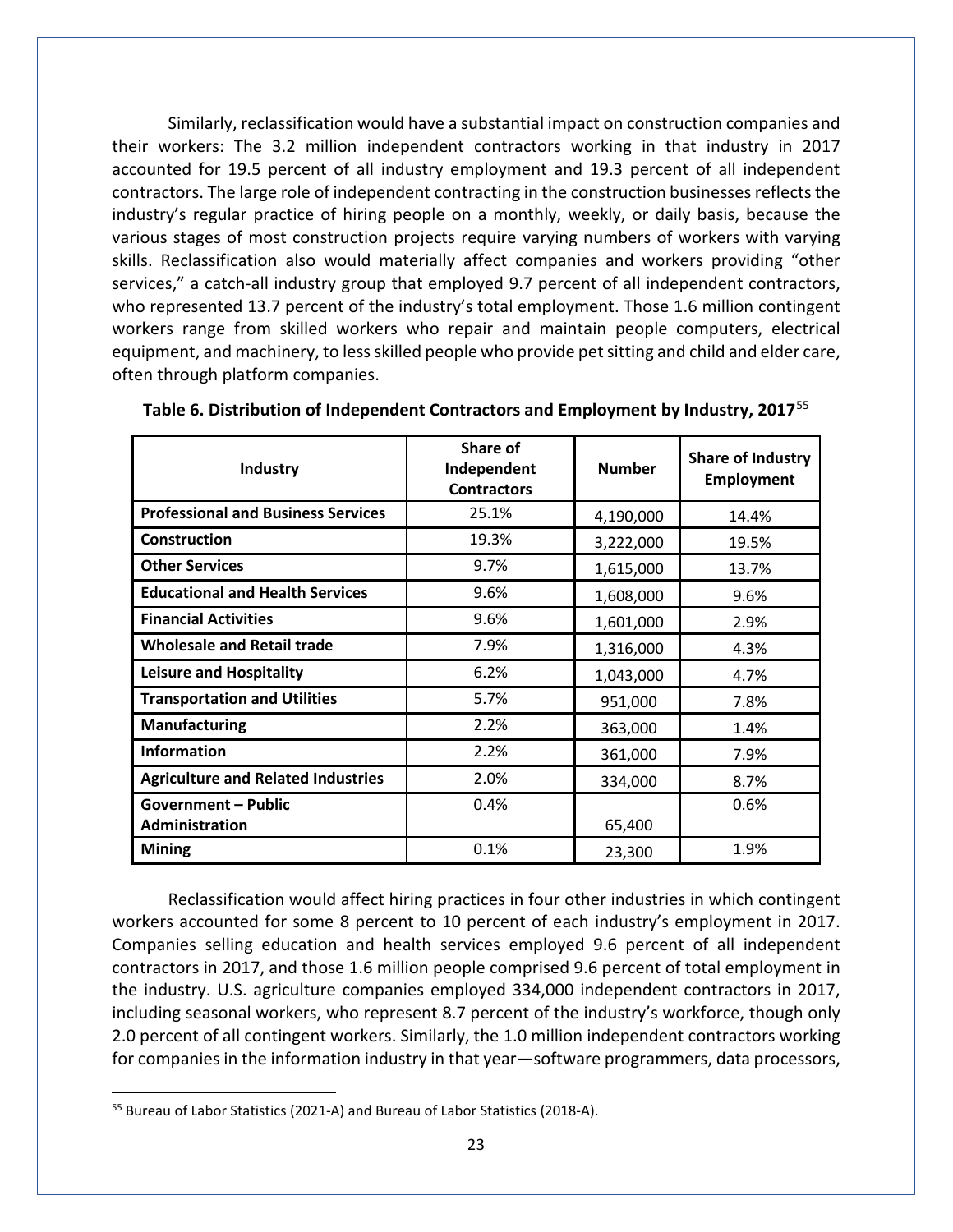web content designers, and so on—represent 7.9 percent of the industry workforce but only 2.2 percent of all independent contractors. A nationwide reclassification policy also would impact transportation and utility companies that also employ nearly 1.0 million independent contractors, including platform-based drivers and delivery service people; and those workers accounted for 7.8 percent of the industry's workforce and 5.7 percent of all independent contractors. Companies in the remaining industries rely less on independent contractors, including the workforces of the wholesale and retail trade, finance, and leisure and hospitality industries. Finally, a reclassification program for contingent workers would have the least effects on companies and their workers in the mining, manufacturing, and public administration sectors.

## *The Distribution of Independent Contractors by State*

Nationwide reclassification of contingent would affect the 50 states and the District of Columbia to varying degrees; but based on the share of each jurisdiction's labor force that worked as independent contractors in 2017, those differences are less dramatic than those seen across industries. Table 7 presents the states in descending order based on that criterion.

| Vermont                     | 12.0% | Washington            | 7.4% | <b>Minnesota</b>     | 6.1% |
|-----------------------------|-------|-----------------------|------|----------------------|------|
| <b>Maine</b>                | 9.6%  | Virginia              | 7.3% | <b>Mississippi</b>   | 6.0% |
| Colorado                    | 9.3%  | <b>Texas</b>          | 7.3% | <b>New Mexico</b>    | 6.0% |
| <b>Oklahoma</b>             | 8.7%  | <b>South Dakota</b>   | 6.9% | <b>West Virginia</b> | 5.9% |
| Utah                        | 8.7%  | Arizona               | 6.8% | <b>New Jersey</b>    | 5.7% |
| <b>District of Columbia</b> | 8.6%  | Georgia               | 6.7% | <b>Illinois</b>      | 5.7% |
| <b>Wyoming</b>              | 8.5%  | <b>North Carolina</b> | 6.7% | Michigan             | 5.6% |
| <b>Florida</b>              | 8.5%  | <b>Rhode Island</b>   | 6.7% | <b>Missouri</b>      | 5.6% |
| California                  | 8.5%  | <b>Maryland</b>       | 6.5% | Ohio                 | 5.4% |
| Oregon                      | 8.5%  | <b>Arkansas</b>       | 6.4% | <b>Kansas</b>        | 5.4% |
| Montana                     | 8.5%  | lowa                  | 6.4% | Pennsylvania         | 5.3% |
| Idaho                       | 8.1%  | <b>Massachusetts</b>  | 6.4% | <b>Nevada</b>        | 5.2% |
| <b>Nebraska</b>             | 7.9%  | Indiana               | 6.4% | Kentucky             | 5.1% |
| Louisiana                   | 7.9%  | <b>Delaware</b>       | 6.3% | <b>New Hampshire</b> | 5.0% |
| Hawaii                      | 7.8%  | Alaska                | 6.2% | Alabama              | 5.0% |
| <b>New York</b>             | 7.5%  | <b>North Dakota</b>   | 6.1% | <b>Connecticut</b>   | 4.9% |
| <b>Tennessee</b>            | 7.4%  | <b>South Carolina</b> | 6.1% | Wisconsin            | 4.6% |

#### **Table 7. Independent Contractors as a Share of Employment, By State, 2017**

Independent contractors comprised between 5 percent and 10 percent of the workforces in 47 of the 50 states plus the District of Columbia. The states that would be affected most by a nationwide reclassification policy are Vermont, Maine, Colorado, Oklahoma, Utah, Wyoming, Florida, California, Oregon and Montana, plus the District of Columbia; Connecticut and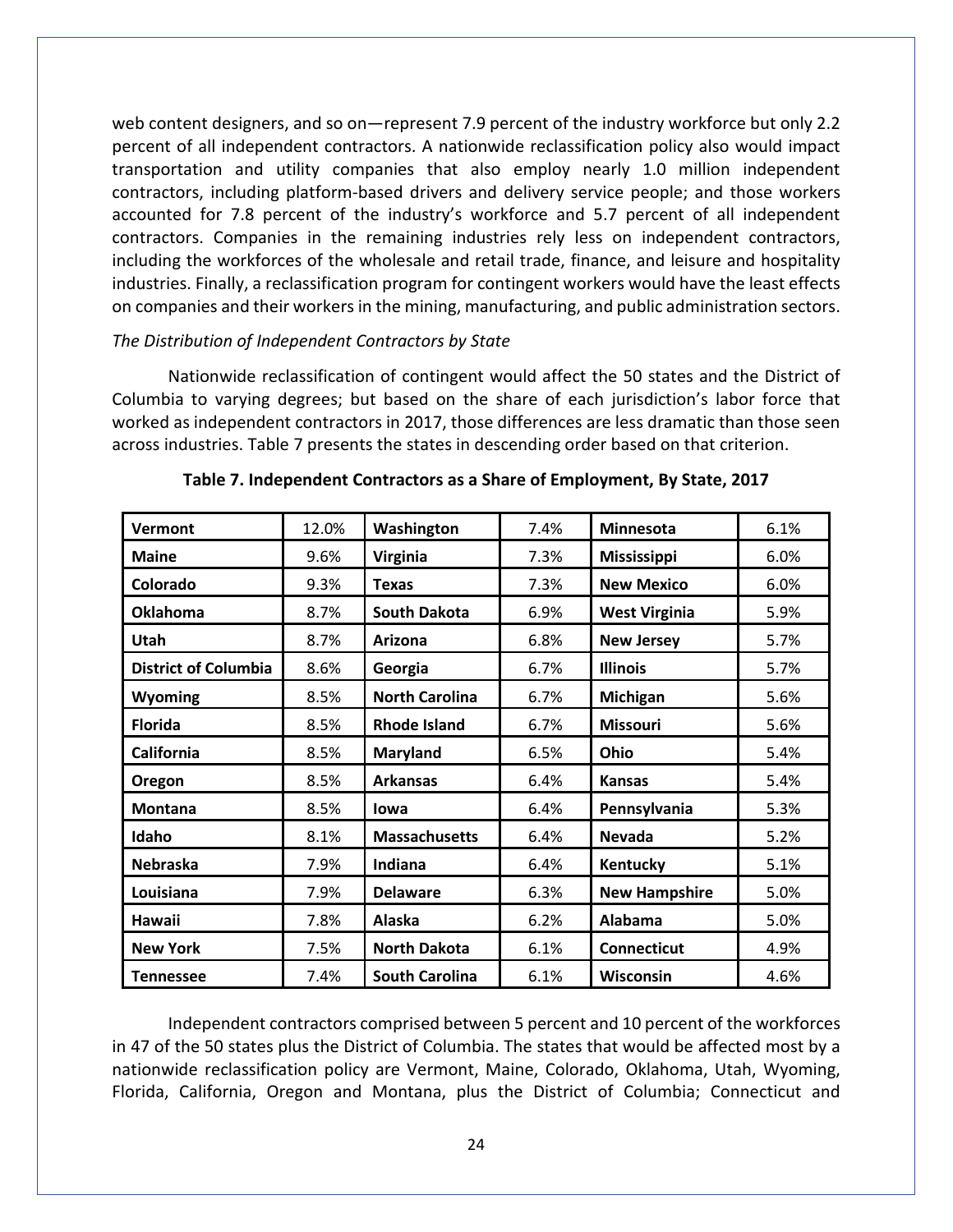Wisconsin would be least affected. Contingent workers accounted for 8 percent to 12 percent of total employment in 12 states. Using Census Bureau regions, five of those 12 states are located in the Mountain West region, two states were in the Pacific West region, two states were in the New England region, and two states and the District of Columbia were in the South.

# *The Demographics of Independent Contractors //*

The nationwide application of ABC tests also would directly affect some demographic groups more than others, based on gender, race and age because independent contractors differ demographically, at least modestly, from all employed workers. The data required to reliably estimate the wage and employment effects of a national reclassification policy by gender, race, and age are not available. However, we can construct a demographic picture of most of those who would be subject to reclassification, compared to all workers, by drawing on data from the May 2017 BLS Contingent Workers Supplement and May 2017 BLS Household Survey. [56](#page-25-0) The caveat is that the BLS data on contingent workers do not include regular employees who freelance on the side. With that qualification, independent contractors most likely to be affected by a reclassification program would be male rather than female, white rather than minority, and at least 45 years old rather than younger. (Table 8 below)

|              | <b>Independent Contractors</b> | <b>All Employed Workers</b> |  |  |  |
|--------------|--------------------------------|-----------------------------|--|--|--|
| Gender       |                                |                             |  |  |  |
| <b>Male</b>  | 64.3%                          | 53.2%                       |  |  |  |
| Female       | 35.7%                          | 46.8%                       |  |  |  |
|              | Race                           |                             |  |  |  |
| White        | 84.6%                          | 78.4%                       |  |  |  |
| <b>Black</b> | 8.3%                           | 12.1%                       |  |  |  |
| Asian        | 4.3%                           | 6.2%                        |  |  |  |
| <b>Other</b> | 2.8%                           | 3.3%                        |  |  |  |
| Age          |                                |                             |  |  |  |
| 16 to 24     | 3.5%                           | 12.4%                       |  |  |  |
| 25 to 34     | 15.0%                          | 22.4%                       |  |  |  |
| 35 to 44     | 20.4%                          | 20.8%                       |  |  |  |
| 45 to 54     | 24.1%                          | 21.3%                       |  |  |  |
| 55 and Older | 37.0%                          | 23.1%                       |  |  |  |

## **Table 8. Distribution of Independent Contractors and All Employment By Gender, Race, and Age, 2017**

The gender-based differences between independent contractors and all working Americans are substantial: Men comprise about 53 percent of all workers but more than 64 percent of independent contractors, while women represent about 47 percent of working people

<span id="page-25-0"></span><sup>56</sup> Bureau of Labor Statistics (2018); Bureau of Labor Statistics (2017).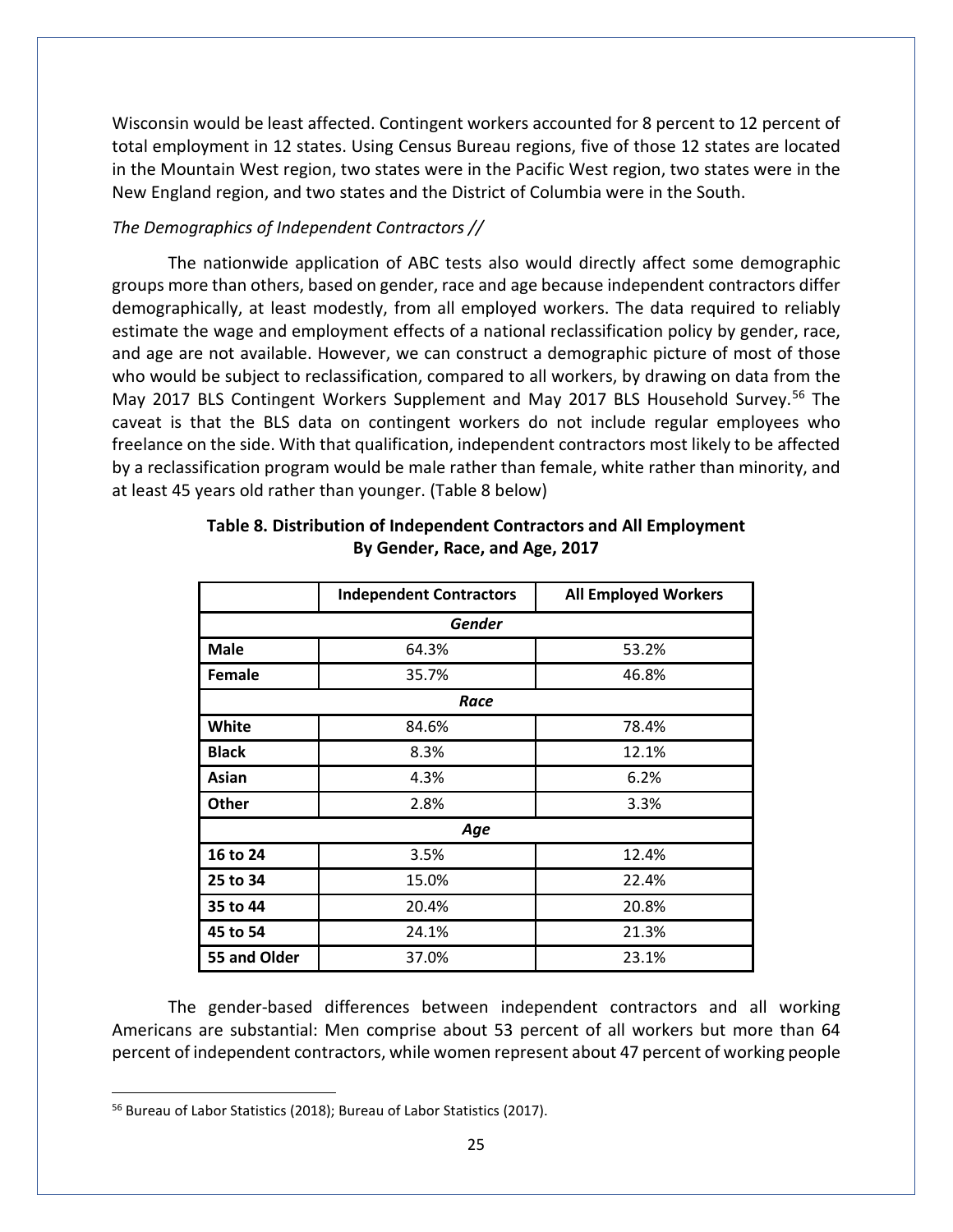but account for less than 36 percent of independent contractors. This suggests that men would be nearly twice as likely to be affected by reclassification as women. The race-based differences also are significant. Whites account for more than 78 percent of all employment and nearly 85 percent of independent contractors, while Blacks, Asians, and "Others" (multi-race people and those who decline to identify by race) hold nearly 22 percent of all jobs compared just over 15 percent of contracting positions. Minorities' share of all employment, therefore, is 43 percent greater than their share of independent contractors.

Finally, these data suggest that the effects of reclassification would likely be skewed towards working people ages 55 and older and away from working people 34 years old or younger. However, the 2019 survey of freelancersfound that freelancers tended to be younger but the survey was conducted online, perhaps weighting its sample towards younger people, and included Airbnb hosts and others not usually considered to be independent contractors. The BLS found that older people accounted for 37 percent of contingent workers compared to just over 23 percent of all employed people, while younger people accounted for nearly 35 percent of all employment compared to 18.5 percent of contingent workers. In the middle, people ages 35 to 44 and 45 to 54 accounted for roughly comparable shares of all employment (42.1 percent) and all independent contractors (44.5 percent).

#### **VII. The PRO Act Proposal and Unionization**

The PRO Act proposal would also apply the ABC test to determine whether independent contractors should be reclassified as traditional employees for purposes of the National Labor Relations Act (NLRA), which codifies workers' rights to organize and join collective bargaining organizations and exempts people working as independent contractors. The PRO Act also would preempt state "right to work" laws and so limit the ability of people covered under the NRLA to opt out of union membership. The PRO Act would not require companies to determine if their independent contractors should be reclassified under the ABC test, as in Massachusetts and California. However, companies would have to do so if and when those employees join unions and to determine in some cases if those employees are covered by existing union contracts.

The impact of unionization on wages and employment has been analyzed extensively, and virtually all economists would agree that unionization increase wages for union members.<sup>[57](#page-26-0)</sup> BLS reports that the median weekly earnings of unionized workers in 2019 were \$1,095 or 22.8 percent more than the \$892 median weekly earnings of unionized workers. However, this overall wage difference does not take account of differences in the occupations and industries that are unionized or not. Researchers at the Economic Policy Institute (EPI), a pro-union research

<span id="page-26-0"></span><sup>&</sup>lt;sup>57</sup> Some researchers have reasoned that unionization also can decrease wages for non-union members in the same or similar industries. This view is based on evidence that the higher compensation for union workers achieved through collective bargaining reduces demand for unionized workers, increasing the labor supply for non-union workplaces and thereby generating downward pressure on the wages of non-union employees. Neumark and Wachter (1992). Other researchers dispute this case, reasoning that higher union density can improve the earnings of non-union workers because some employers will raise the wages of their non-union workers to discourage them from joining unions and preserve their workforces. Rosenfield, Denice and Laird (2016).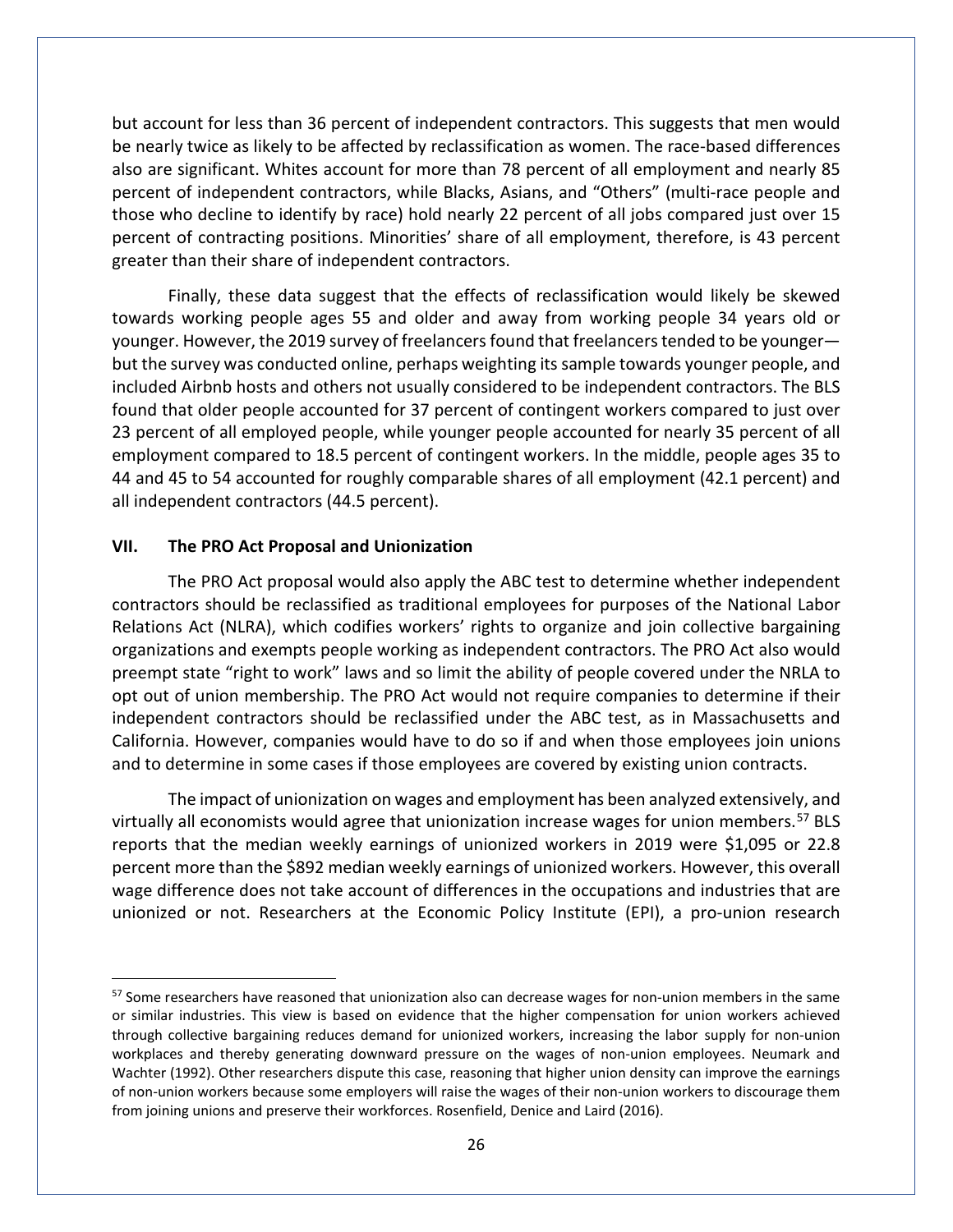organization, have estimated that after taking account of workers' occupations, education, and experience, the difference in median earnings is 11.2 percent.<sup>[58](#page-27-0)</sup>

If the PRO Act results in the reclassifications of independent contractors who then join unions—by choice or necessity—and the reclassification comes to cover the wage, benefit, and tax protections for regular employees, the increases in a company's costs would be about 50 percent for reclassified and unionized contractors. Such a sudden and dramatic increase in labor costs will likely result in fewer jobs for the unionized reclassified contractors. The dimensions of this impact on jobs will depend on factors that cannot be measured or even known at this time, including how much the PRO Act would spur new unionization efforts, how many reclassified contractors would or would not join unions, and how courts will interpret the law's right-to-workrelated provisions. We can identify the industries most likely to be affected by the PRO Act based on the share of an industry's employees that are independent contractors and the share that are union members.

Based on these measures, the PRO Act could have substantial effects on companies and independent contractors in the construction, information, and transportation industries. In 2017, nearly 20 percent of construction workers were independent contractors, and 14.0 percent of the regular employees in the industry were union members. (Table 9 below.) These data suggest that under the PRO Act, significant numbers of workers could be reclassified, and they would then likely have a union to join, by choice or by necessity. As noted earlier, the industry's substantial use of contingent workers reflects the staging of construction projects, which typically involve weekly, monthly, or even daily changes in the numbers and types of workers needed.

| Industry                                  | <b>Independent Contractors</b> | <b>Union Members</b> |
|-------------------------------------------|--------------------------------|----------------------|
| <b>Construction</b>                       | 19.5%                          | 14.0%                |
| <b>Professional and Business Services</b> | 14.4%                          | 2.3%                 |
| <b>Other services</b>                     | 13.7%                          | 2.8%                 |
| <b>Finance</b>                            | 9.6%                           | 2.4%                 |
| <b>Information</b>                        | 7.9%                           | 9.8%                 |
| <b>Transportation and Utilities</b>       | 7.8%                           | 18.3%                |
| <b>Leisure and Hospitality</b>            | 4.7%                           | 2.9%                 |
| <b>Wholesale and Retail Trade</b>         | 4.3%                           | 4.5%                 |
| <b>Educational and Health Services</b>    | 2.9%                           | 8.1%                 |
| <b>Mining</b>                             | 1.9%                           | 4.4%                 |
| <b>Manufacturing</b>                      | 1.4%                           | 9.1%                 |
| <b>Public Administration - Government</b> | 0.6%                           | 34.4%                |

# **Table 9. Share of Workers Who are Independent Contractors and Union Members, By Industry, 2017**

<span id="page-27-0"></span><sup>58</sup> McNicholas, Lynn Rhinehart, Poydock, Shierholz, and Perez (2020).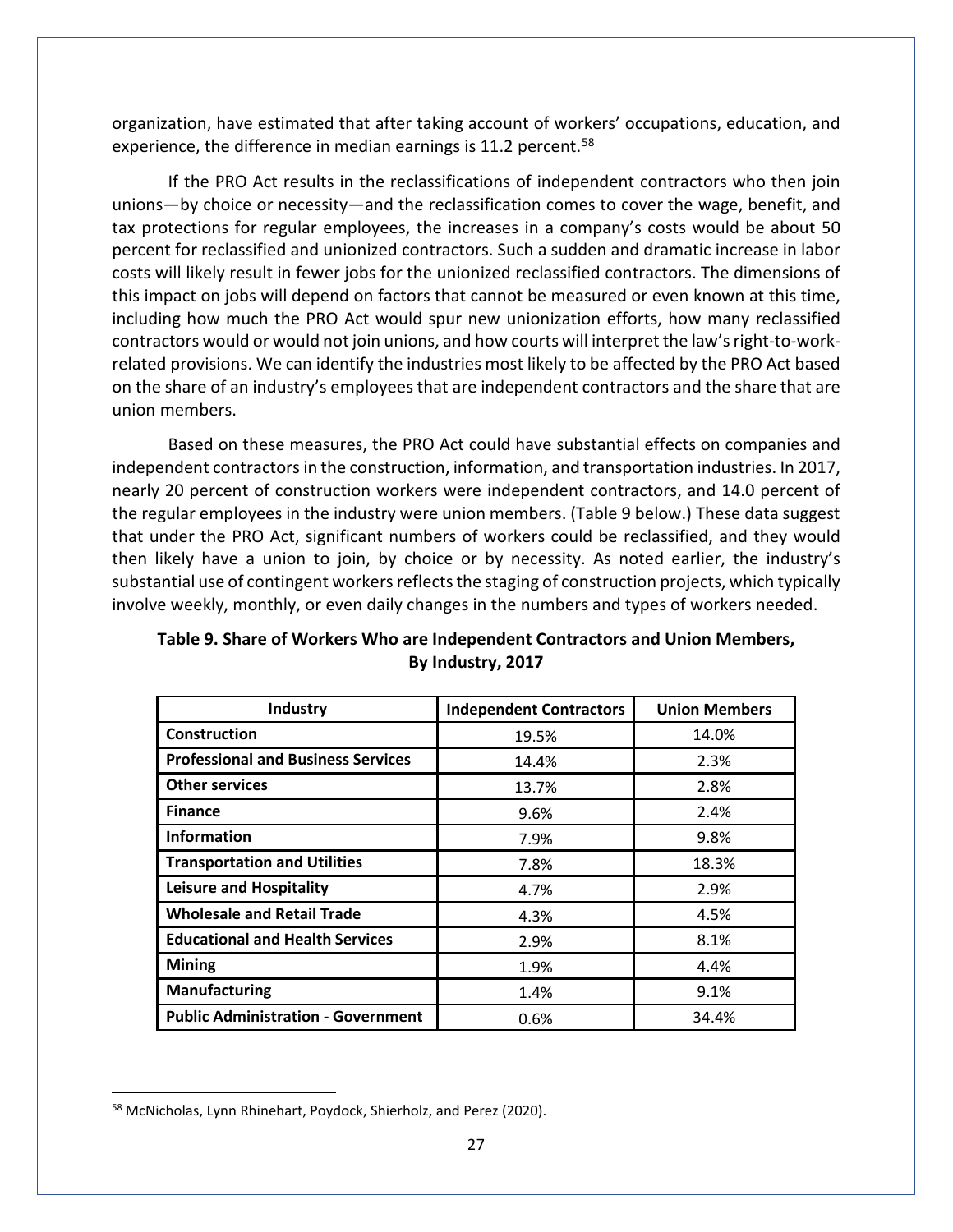The PRO Act could also materially affect companies and workers in the information industry. In 2017, just under 8 percent of the industry's workforce were independent contractors—software programmers, data processers, website builders, and people creating internet content or working in the production of movie, television, and cable entertainment. But the industry is somewhat unionized, with nearly 10 percent of its regular workforce union members, and those unions would try to enlist contractors reclassified under the PRO Act. A similar dynamic would occur in the transportation industry: Independent contractors comprise nearly 8 percent of all industry employment, including platform-based transport and delivery companies and their gig workers; and more than 18 percent of the industry's regular employees were union members.

Independent contractors also account for substantial shares of the workforces of three other industries—professional and business services, other services, and finance. However, less than 3 percent of regular employees in those industries are union members, so the effects of reclassification under the PRO Act would likely be less than expected in the construction, information, and transportation industries. Regular employees working for U.S. manufacturers and companies offering educational and health services are more unionized, but independent contractors account for less than 3 percent of their total workforces. Finally, public administration and government are the most unionized sectors in the economy, but the public sector depends less on independent contractors than any private industry.

#### **VIII. Conclusions**

Most Americans work today as regular employees or independent contractors, and this study analyzed the differences, benefits, and costs of these two types of work. We examined how technological advances and changes in the workforce have led to recent increases in both the supply and demand for independent contractors and estimate that 16.7 million Americans worked primarily as independent contractors in 2019. Next, we examined the tradeoffs involved in each way of working: The higher wages and non-wage benefits employers provide their regular employees but not their independent contractors, and the more extensive control employers have over their regular employees—compared to the flexibility and freedom that independent contractors have over where, when, and how they do their work and the substantial savings for companies from using independent contractors. And while independent contractors get to work on their own, they also have to pay for their own facilities, equipment, supplies, and support.

Laws and regulations recognize these distinctions and tradeoffs. Regular employees have legal protections regarding a minimum wage, overtime, and for full-time workers in companies with 50 or more employees, health care coverage and unpaid family and medical leave. Companies also pay the cost of unemployment coverage and half of payroll taxes for their regular employees – in addition to paying higher wages. As a result, it costs businesses as much as 39 percent more to use regular employees than independent contractors for the same tasks.

Two states, Massachusetts and California, have directed companies to apply "ABC" tests to determine who qualifies as an independent contractor rather than a regular employee. We analyzed the costs and benefits of a nationwide policy to apply the ABC tests to all independent contractors. First, we estimated that these tests applied nationwide would reclassify 4.4 million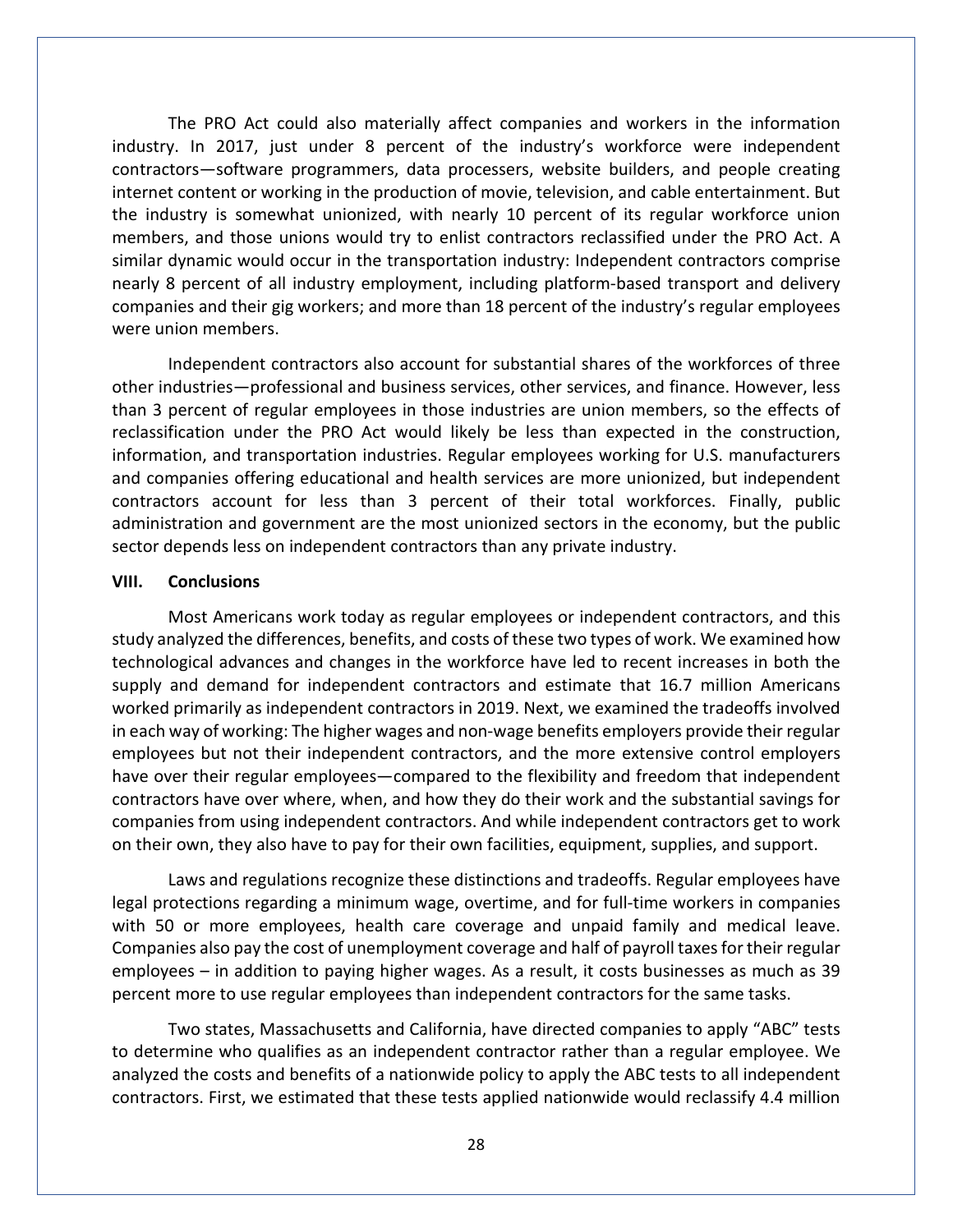independent contractors as regular employees. Next, we found that 1.52 million of the 4.4 million reclassified contractors would be unable to take on regular employment because disabilities, chronic illness and/or family responsibilities require that they control when and how they carry out their tasks. Across all full-time and part-time independent contractors, their average annual earnings in 2019 was \$20,759, and reclassification could force those 1.52 million reclassified contractors to forfeit those earnings. We also found that more than 1.14 million people who freelance on the side while also holding regular jobs would be reclassified for their freelancing, and they would forfeit earnings averaging \$8,515 each.

The other 1.78 million reclassified contractors could work as regular employees. Based on economic conditions and labor demand, some share would find work as regular employees, gaining an average of \$8,096 each in higher benefits and compensation. However, a substantial share would not either be rehired given the significant additional costs to companies or find other regular jobs, depending on economic condition and the job market. We analyzed three scenarios based on hiring rates at different points in the business cycle: Of the reclassified contractors able to take regular jobs, we found that more than 56 percent would actually land them in normal economic times and gain an average of \$8,096 each, compared to 35 percent during a recession and 70 percent during a boom. The other 44 percent, 65 percent, and 30 percent, respectively, would not be rehired or hired by another company over the next six months, costing each of them \$20,759.

The bottom line for the 4.44 million independent contractors involuntarily reclassified as regular employees would be full-time and part-time job lossestotaling 3,196,000, 3,426,000, and 3,811,000, depending, respectively, on whether largescale reclassification occurred during a boom, normal times, or a downturn. The 4.44 million reclassified contractors would face net income losses totaling, respectively, \$35.2 billion, \$42.1 billion, and \$55.0 billion. Much of those job and income losses would be borne by very vulnerable people unable to work as regular employees in traditional offices or factories, because they are disabled, suffer from a chronic illness, or care for elderly parents, spouses, or children.

While these costs would be borne by people and companies in every industry, the construction and professional and business services industries would most affected. Similarly, while people and companies in every state would be affected, Vermont, Maine, Colorado, Oklahoma, Utah, the District of Columbia, Wyoming, Florida, California, Oregon, and Montana would be affected most. Similarly, while the costs would be borne by people in every demographic group, male, white and older independent workers also would be disproportionately affected.

Finally, we examined legislation now before Congress that would use ABC tests to reclassify people under the NLRA regarding the rights of employees to join and organize unions. Under the proposal, companies would have to apply an ABC test when someone hired as an independent contractor joins a union and to determine if someone hired as a contractor should be seen as an employee covered by an existing union contract. We found that reclassification under the PRO Act would have the largest effects on companies and workers in the information industry, transportation services, and construction.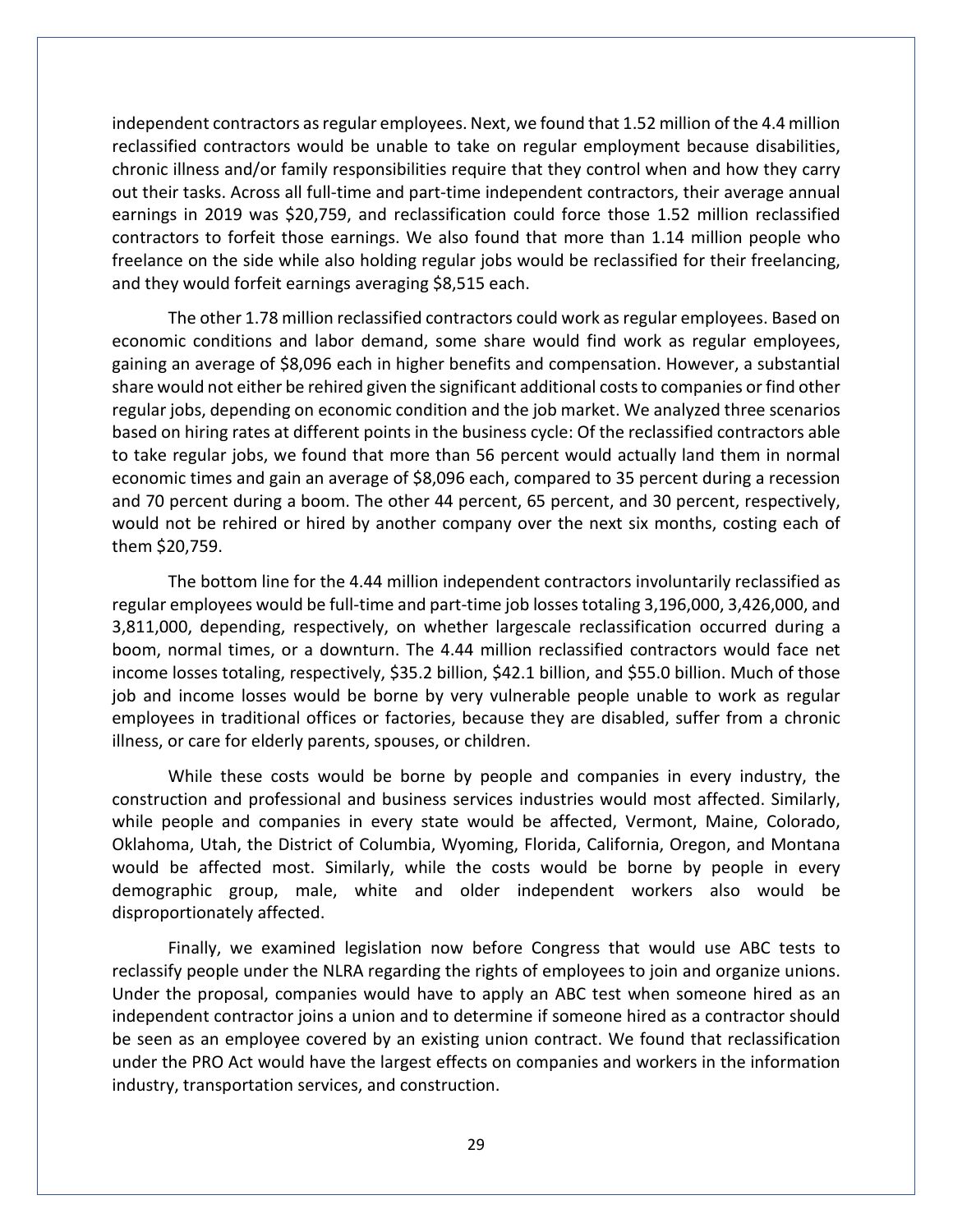## *References*

Bureau of Labor Statistics (2001). "Contingent and Alternative Employment Arrangements, February 2001." USDL-01-153.

[https://www.bls.gov/news.release/history/conemp\\_05242001.txt](https://www.bls.gov/news.release/history/conemp_05242001.txt)

\_\_\_\_\_\_\_\_\_\_\_\_\_\_\_ (2005). "Contingent and Alternative Employment Arrangements, February 2005." USDL-05-1433. July 27, 2005. [https://www.bls.gov/news.release/archives/conemp\\_07272005.pdf](https://www.bls.gov/news.release/archives/conemp_07272005.pdf)

(2008). "Labor Force Statistics from the Current Population Survey." Table 7: Employment status of the civilian noninstitutional population 25 years and over by educational attainment, sex, race, and Hispanic or Latino ethnicity." <https://www.bls.gov/cps/aa2008/cpsaat7.pdf>

\_\_\_\_\_\_\_\_\_\_\_\_\_\_\_ (2017). "The Employment Situation—May 2017." USDL-17-0732. [https://www.bls.gov/news.release/archives/empsit\\_06022017.pdf](https://www.bls.gov/news.release/archives/empsit_06022017.pdf)

\_\_\_\_\_\_\_\_\_\_\_\_\_\_\_ (2018). "Contingent and Alternative Employment Arrangements." USDL-18- 0942. [https://www.bls.gov/news.release/conemp.toc.htm.](https://www.bls.gov/news.release/conemp.toc.htm)

\_\_\_\_\_\_\_\_\_\_\_\_\_\_\_ (2019). "Labor Force Statistics from the Current Population Survey." Table 7: Employment status of the civilian noninstitutional population 25 years and over by educational attainment, sex, race, and Hispanic or Latino ethnicity." [https://www.bls.gov/cps/aa2019/cpsaat07.pdf.](https://www.bls.gov/cps/aa2019/cpsaat07.pdf)

\_\_\_\_\_\_\_\_\_\_\_\_\_\_\_ (2021). "Union Members Summary." USDL-21-0081. January 22, 2021. [https://www.bls.gov/news.release/union2.nr0.htm#.](https://www.bls.gov/news.release/union2.nr0.htm#:%7E:text=The%20unionization%20rate%20for%20private,drop%20in%20private%2D%20sector%20employment)

\_\_\_\_\_\_\_\_\_\_\_\_\_\_\_ (2021A). "Current Employment Statistics—CES (National)." <https://www.bls.gov/ces/data/>

Cherry, Miriam A. and Aloisi, Antonio (2018). "A Critical Examination of a Third Employment Category for On-Demand Work (In Comparative Perspective)." Saint Louis University Legal Studies Research Paper[. https://papers.ssrn.com/sol3/papers.cfm?abstract\\_id=3101736](https://papers.ssrn.com/sol3/papers.cfm?abstract_id=3101736).

Cunningham-Parmeter, Keith (2016). "From Amazon to UBER: Defining Employment in the Modern Economy." Boston University Law School. Vol. 96, p. 1673. Humanistic Management Network*,* Research Paper Series No. 10/16.

[https://www.bu.edu/bulawreview/files/2016/10/CUNNINGHAM-PARMETER.pdf.](https://www.bu.edu/bulawreview/files/2016/10/CUNNINGHAM-PARMETER.pdf)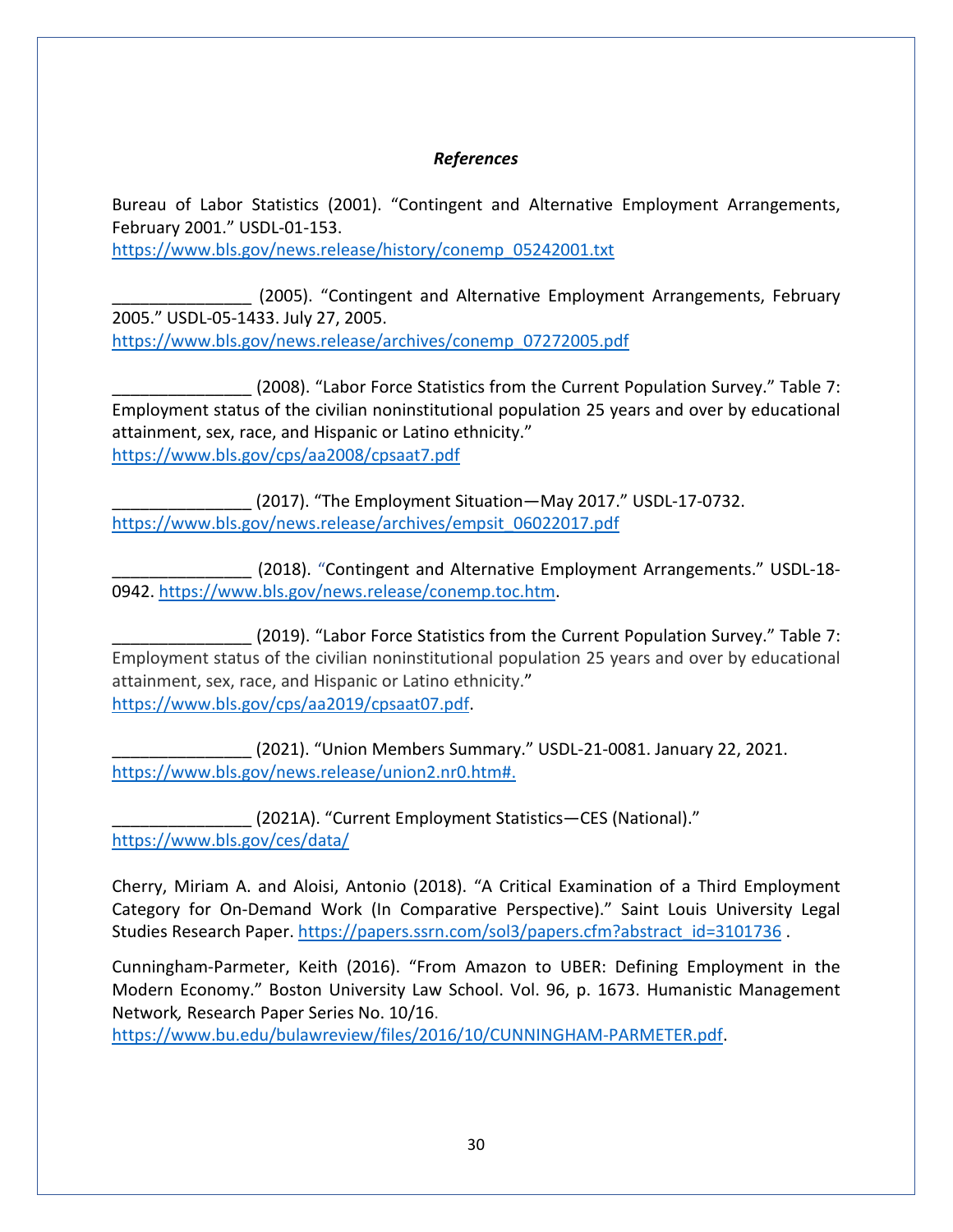Dau-Schmidt, Kenneth (2017). "The Impact of Emerging Information Technologies on the Employment Relationship: New Gigs for Labor and Employment Law" (2017). The University of Chicago Legal Forum. Volume 2017. [https://www.repository.law.indiana.edu/facpub/2657.](https://www.repository.law.indiana.edu/facpub/2657.D)

De Stefano, Valerio. (2016). "The Rise of the "Just-in-Time Workforce": On-Demand Work, Crowdwork, and Labor Protection in the "Gig Economy'." *Comparative Labor Law & Policy Journal*. Vol. 37. U.S. National Branch of the International Society for Labor Law and Social Security, the Wharton School, and the Law School of the University of Pennsylvania. www.researchgate.net/publication/305163826 The Rise of the Just-in-Time Workforce On-Demand Work Crowdwork and Labor Protection in the Gig Economy.

Edelman Intelligence (2019). *Freelancing in America 2019.* Upwork and the Freelancers Union. <https://www.upwork.com/research/freelancing-in-america-2019>

Farrell, Diana, Fiona Greig, and Amar Hamoudi (2018). "The Online Platform Economy in 2018." JPMorgan Chase & Co. Institute.

[https://www.jpmorganchase.com/content/dam/jpmc/jpmorgan-chase-and](https://www.jpmorganchase.com/content/dam/jpmc/jpmorgan-chase-and-co/institute/pdf/institute-ope-2018.pdf)[co/institute/pdf/institute-ope-2018.pdf](https://www.jpmorganchase.com/content/dam/jpmc/jpmorgan-chase-and-co/institute/pdf/institute-ope-2018.pdf)

Farrell, Diana and Fiona Greig (2016). "Paychecks, Paydays, and the Online Platform Economy: Big Data on Income Volatility (February 18, 2016). JPMorgan Chase & Company Institute, February 2016. [https://www.jpmorganchase.com/content/dam/jpmc/jpmorgan-chase-and](https://www.jpmorganchase.com/content/dam/jpmc/jpmorgan-chase-and-co/institute/pdf/jpmc-institute-volatility-2-report.pdf)[co/institute/pdf/jpmc-institute-volatility-2-report.pdf](https://www.jpmorganchase.com/content/dam/jpmc/jpmorgan-chase-and-co/institute/pdf/jpmc-institute-volatility-2-report.pdf) or [https://ssrn.com/abstract+2911293.](https://ssrn.com/abstract+2911293)

Ferraro, Domenico and Giuseppe Fiori (2020). "Non-Linear Employment Effects of Tax Policy." August 4, 2020. [https://papers.ssrn.com/sol3/papers.cfm?abstract\\_id=3740242.](https://papers.ssrn.com/sol3/papers.cfm?abstract_id=3740242)

Gordon, Robert (1972). "Wage-Price Controls and the Shifting Phillips Curve," *Brookings Papers on Economic Activity*, 1972, No. 2. [www.jstor.org/stable/2534182.](http://www.jstor.org/stable/2534182)

Government Accountability Office (2015). "Contingent Workforce: Size, Characteristics, Earnings, and Benefits.[" https://www.gao.gov/assets/gao-15-168r.pdf](https://www.gao.gov/assets/gao-15-168r.pdf)

Gruber, Jonathan (1994). "The Incidence of Mandated Maternity Benefits." *American Economic Review.* Vol. 84, No. 3. [http://www.jstor.org/stable/2118071.](http://www.jstor.org/stable/2118071)

Habans, Robert (2015). "Exploring the Costs of Classifying Workers as Independent Contractors: Four Illustrative Sectors." UCLA Institute for Research on Labor and Employment. [https://irle.ucla.edu/wp-content/uploads/2016/03/IndependentContractorCost\\_20151209-1-](https://irle.ucla.edu/wp-content/uploads/2016/03/IndependentContractorCost_20151209-1-2.pdf) [2.pdf.](https://irle.ucla.edu/wp-content/uploads/2016/03/IndependentContractorCost_20151209-1-2.pdf)

*Hargrove v. Sleepy's, LLC*, 220 N.J. 289 (2015). Justia US Law. [https://law.justia.com/cases/new](https://law.justia.com/cases/new-jersey/supreme-court/2015/a-70-12.html)[jersey/supreme-court/2015/a-70-12.html.](https://law.justia.com/cases/new-jersey/supreme-court/2015/a-70-12.html)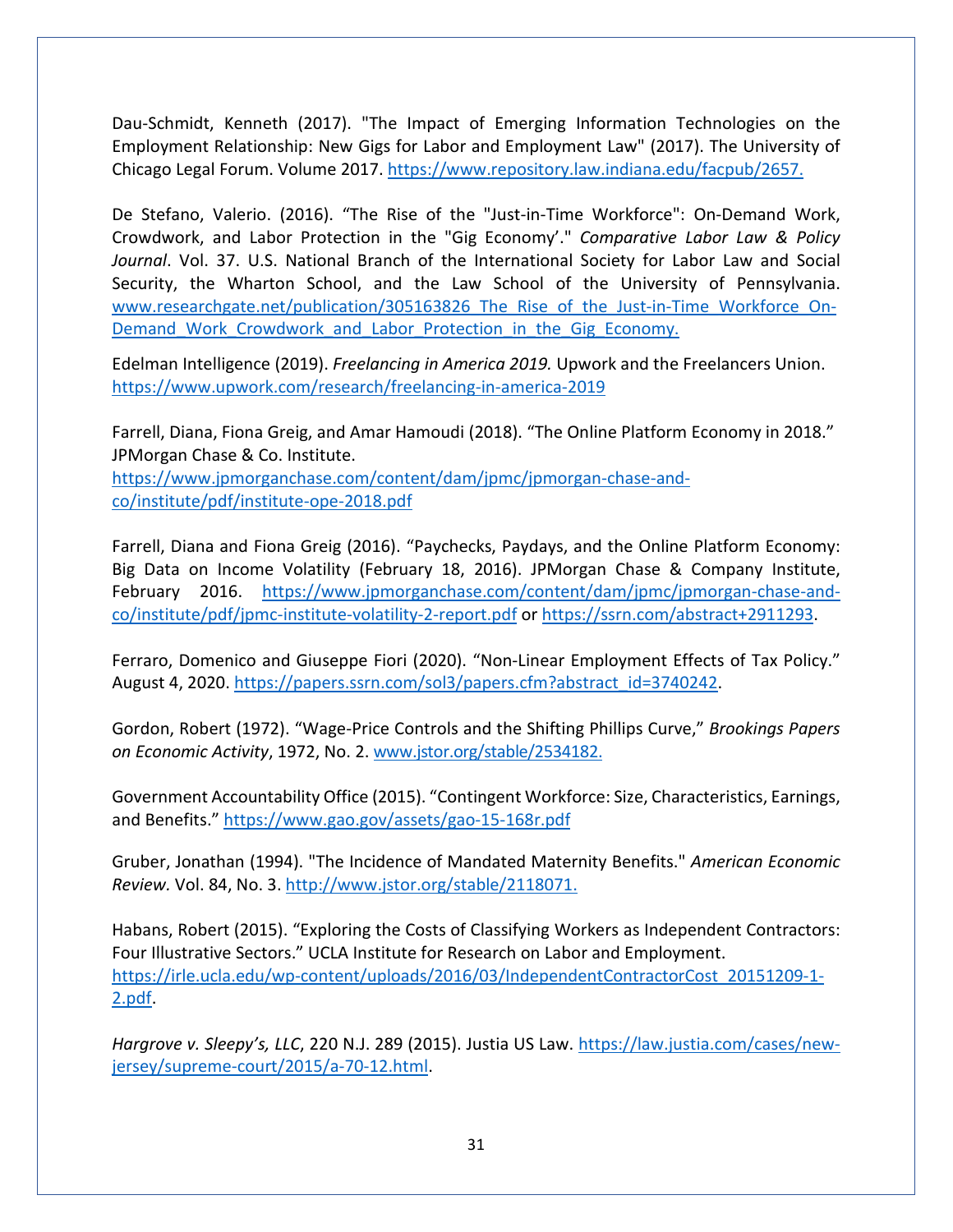Harris, Seth D. (2018). "Workers, Protections, and Benefits in the U.S. Gig Economy*." Global Law Review.* September 2018. [https://ssrn.com/abstract=3198170.](https://ssrn.com/abstract=3198170)

Harris, Seth and Alan Krueger (2015). "A Proposal for Modernizing Labor Laws for Twenty-First-Century Work: The "Independent Worker."" The Brookings Institution. The Hamilton Project. Discussion Paper 2015-10. December 2015.

[https://www.hamiltonproject.org/assets/files/modernizing\\_labor\\_laws\\_for\\_twenty\\_first\\_centu](https://www.hamiltonproject.org/assets/files/modernizing_labor_laws_for_twenty_first_century_work_krueger_harris.pdf) [ry\\_work\\_krueger\\_harris.pdf.](https://www.hamiltonproject.org/assets/files/modernizing_labor_laws_for_twenty_first_century_work_krueger_harris.pdf)

Iacurci, Greg (2021). "Scammers have taken \$36 billion in fraudulent unemployment payments from American workers." CNBC. January 5, 2021. [https://www.cnbc.com/2021/01/05/scammers-have-taken-36-billion-in-fraudulent](https://www.cnbc.com/2021/01/05/scammers-have-taken-36-billion-in-fraudulent-unemployment-payments-.html)[unemployment-payments-.html](https://www.cnbc.com/2021/01/05/scammers-have-taken-36-billion-in-fraudulent-unemployment-payments-.html)

Kawaguchi, Daiji and Fumio Ohtake (2007). "Testing the Morale Theory of Nominal Wage Rigidity." *Industrial and Labor Relations Review.* Vol. 61, No. 1. [https://www.jstor.org/stable/25249123.](https://www.jstor.org/stable/25249123)

Lichter, Andreas, Andreas Peichi, and Sebastian Siegloch (2014). "The Own-Wage Elasticity of Labor Demand: ma Meta-regression Analysis." Institute for the Study of Labor. Discussion Paper No. 7958. February 2014. [https://ftp.iza.org/dp7958.pdf.](https://ftp.iza.org/dp7958.pdf)

Lim, Katherine and Alicia Miller, Max Risch, and Eleanor Wilking (2019). "Independent Contractors in the U.S.: New Trends from 15 years of Administrative Tax." <https://www.irs.gov/pub/irs-soi/19rpindcontractorinus.pdf>

Lobel, Orly (2018). "Coase and the Platform Economy." *The Cambridge Handbook of the Law of the Sharing Economy*. N. Davidson, M. Finck and J. Infranca, Eds. Cambridge University Press. Also, Legal Studies Research Paper Series (2017). Research Paper No. 17-318. University of San Diego School of Law. [https://ssrn.com/abstract=3083764.](https://ssrn.com/abstract=3083764)

McNicholas, Celine, Lynn Rhinehart, Margaret Poydock, Heidi Shierholz, and Daniel Perez (2020). "Why unions are good for workers—especially in a crisis like COVID-19." Economic Policy Institute. August 25, 2020.<https://files.epi.org/pdf/204014.pdf>

Morse.Law (2005). "The Massachusetts Independent Contractor Law: Serious Problems and Difficult Choices for Businesses in Massachusetts." [https://www.morse.law/uploads/1437/doc/mass-independent-contractor-law.pdf.](https://www.morse.law/uploads/1437/doc/mass-independent-contractor-law.pdf)

National Labor Relations Board (2021). "National Labor Relations Act." <https://www.nlrb.gov/guidance/key-reference-materials/ley-de-relaciones-obrero-patronales>

Posner, Eric A. (2020). "The Economic Basis of the Independent Contractor/Employee Distinction." University of Chicago Coase-Sandor Institute for Law & Economics. Research Paper No. 909. June 6, 2020. [https://ssrn.com/abstract=3582673.](https://ssrn.com/abstract=3582673)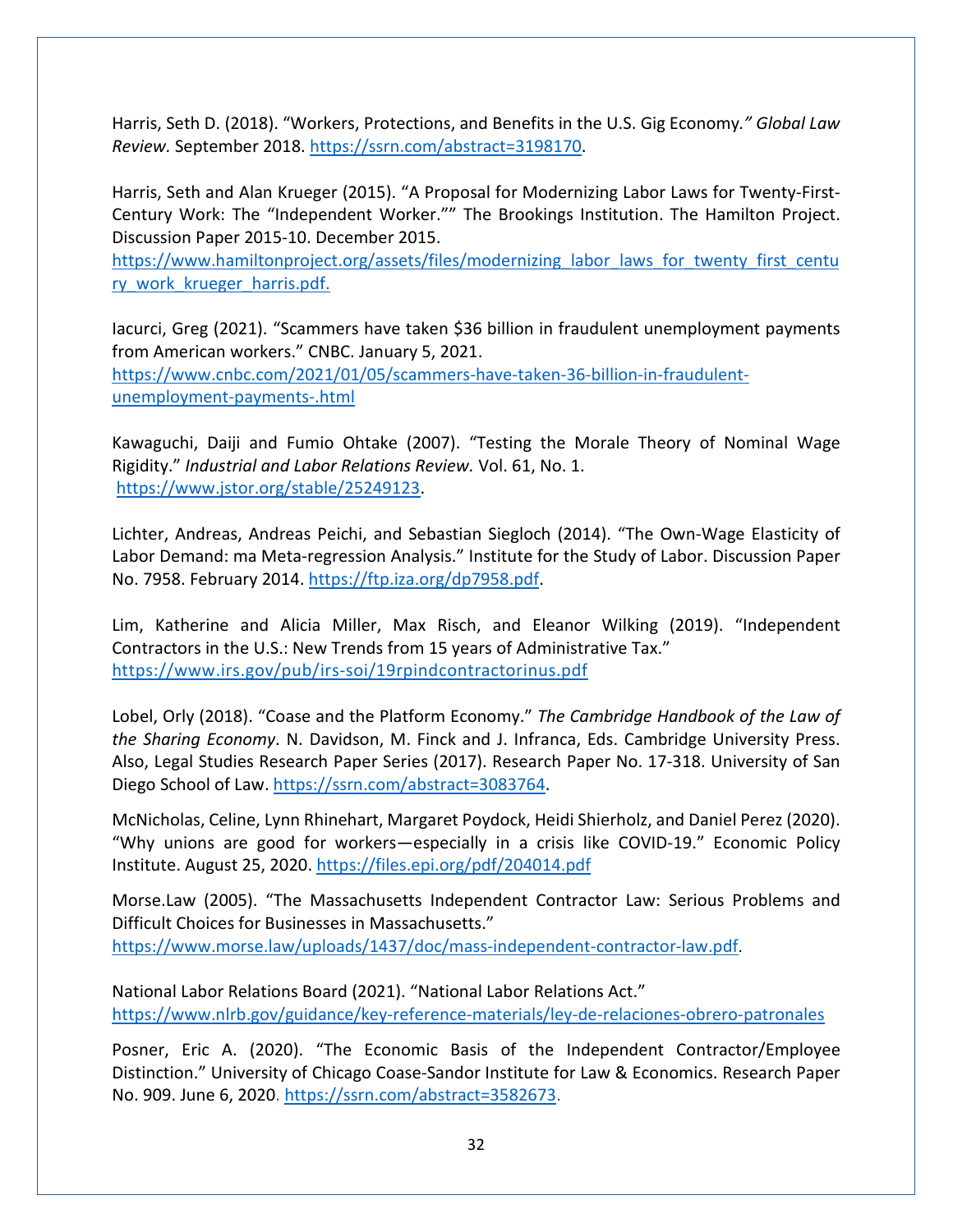Rosenfeld, Jake, Patrick Denice, and Jennifer Laird (2016). "Union decline lowers wages of nonunion workers." Economic Policy Institute. August 30, 2016. [https://www.epi.org/publication/union-decline-lowers-wages-of-nonunion-workers-the](https://www.epi.org/publication/union-decline-lowers-wages-of-nonunion-workers-the-overlooked-reason-why-wages-are-stuck-and-inequality-is-growing/)[overlooked-reason-why-wages-are-stuck-and-inequality-is-growing/](https://www.epi.org/publication/union-decline-lowers-wages-of-nonunion-workers-the-overlooked-reason-why-wages-are-stuck-and-inequality-is-growing/)

Summers, Lawrence (1989). "Some Simple Economics of Mandated Benefits." *American Economic Review*. American Economic Association. Vol. 79, No. 2. [http://www.jstor.org/stable/1827753.](http://www.jstor.org/stable/1827753)

Thomason, Sarah, Ken Jacobs and Sharon Jan (2019). "Estimating the Coverage of California's New AB 5 Law." University of California at Berkeley Labor Center. [https://laborcenter.berkeley.edu/estimating-the-coverage-of-californias-new-ab-5-law/.](https://laborcenter.berkeley.edu/estimating-the-coverage-of-californias-new-ab-5-law/)

Todolí-Signes, A. (2017), 'The 'gig economy': employee, self-employed or the need for a special employment regulation?' *Transfer: European Review of Labour and Research.* Vol. 23, No. 2. [https://papers.ssrn.com/sol3/papers.cfm?abstract\\_id=2960220.](https://papers.ssrn.com/sol3/papers.cfm?abstract_id=2960220)

U.S. Census Bureau. (2019). "2019 American Community Survey 1-year Public Use Microdata Samples."<https://www.census.gov/programs-surveys/acs/microdata.html>

Walter, Karla and Kate Bahn (2017). "Raising Pay and Providing Benefits for Workers in a Disruptive Economy." Center for American Progress. [www.americanprogress.org/issues/economy/reports/2017/10/13/440483/raising-pay](http://www.americanprogress.org/issues/economy/reports/2017/10/13/440483/raising-pay-providing-benefits-workers-disruptive-economy/)[providing-benefits-workers-disruptive-economy/\)](http://www.americanprogress.org/issues/economy/reports/2017/10/13/440483/raising-pay-providing-benefits-workers-disruptive-economy/).

Woo, Christian and Bales, Richard (2017). "The Uber Million Dollar Question: Are Uber Drivers Employees or Independent Contractors?" *Mercer Law Review*. Vol 68. No. 461. [https://papers.ssrn.com/sol3/papers.cfm?abstract\\_id=2759886.](https://papers.ssrn.com/sol3/papers.cfm?abstract_id=2759886)